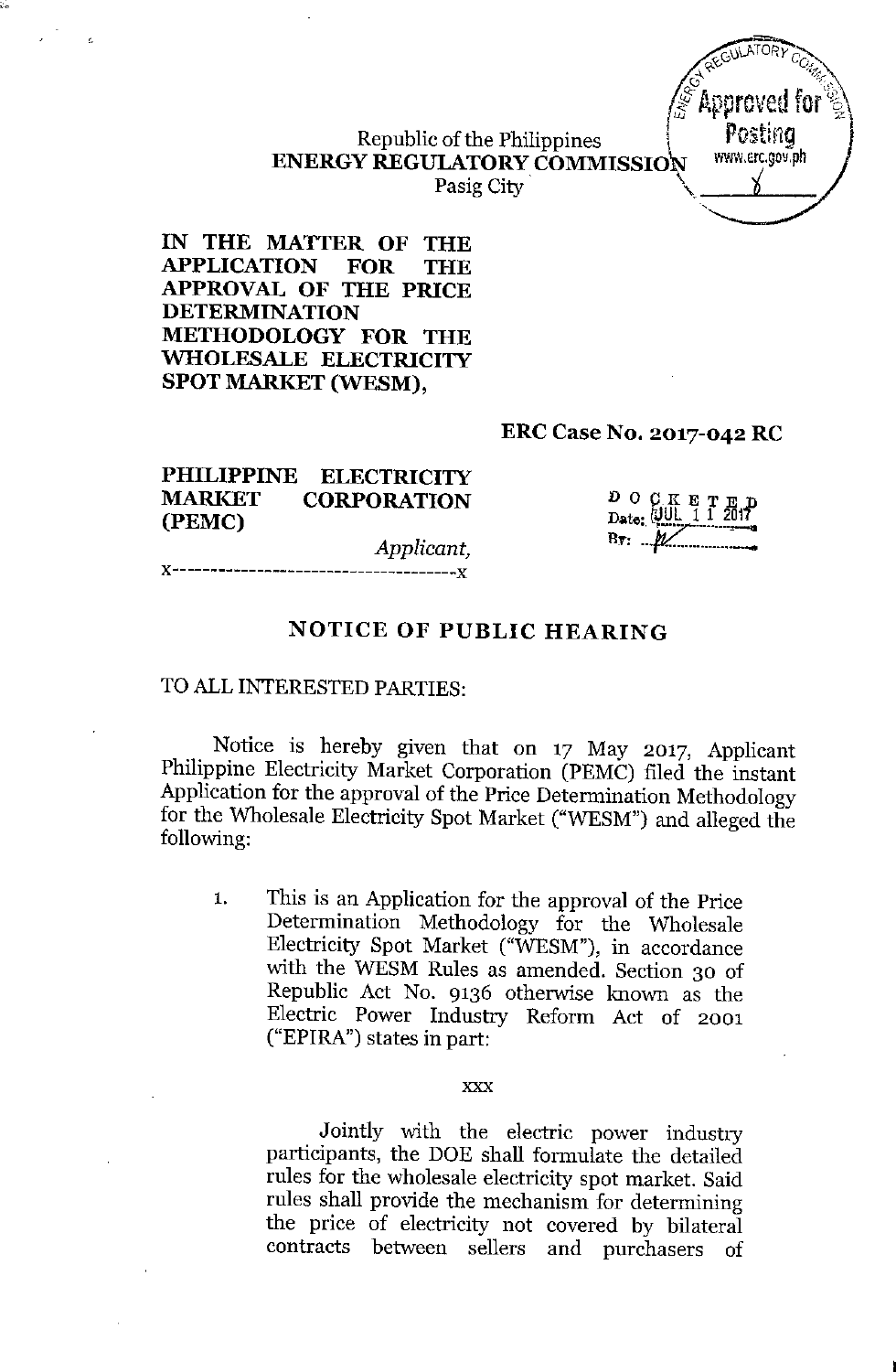Îκ.

electricity users. **The price determination methodology contained in said rules shall be subject to the approval** of the **ERC.**xxx (emphasis supplied)

- 2. Section 3(b) of Department Circular No. DC2015- 10-0015 [entitled "Providing Policies for Further Enhancement of the Wholesale Electricity Spot Market (WESM) Design and Operations" issued by the Department of Energy ("DOE")")] directs PEMC to secure the approval of the Honorable Commission as regards any changes to the price determination methodology, consistent with the amended WESM Rules. A copy of DC2015-1O-0015 is attached hereto **as Annex** "A".
- 3. Section 3 of Department Circular No. DC2017-03- 0001 [entitled "Adopting Further Amendments to the Wholesale Electricity Spot Market (WESM) Rules and Market Manuals for the Implementation of Enhancements to WESM Design and operations (Provisions for Price Determination Methodology and Constraint Violation coefficients and Pricing Re-run)"] directs PEMC to file the petition for approval of the price determination methodology with the Energy Regulatory Commission ("ERC") A copy of DC2017-03-0001 is attached hereto as **Annex "B".**
- 4. PEMC, the market operator of the WESM, is a nonstock, non-profit, private corporation duly organized and existing in accordance with Philippine laws, with principal office at the 9th/18th Floor, Robinsons-Equitable Tower, ADB Avenue corner Poveda Street, Ortigas Center, Pasig City. Applicant is represented herein by its President, Ms. Melinda L. Ocampo, who is duly authorized by PEMC's Board of Directors, as evidenced by the Secretary's Certificate attached hereto as **Annex** "C" and made an integral part of this Petition.
- 5. The price determination methodology contains the rules for determining the prices and schedules for dispatch, based on the offers of generation companies and demand bids from customers, taking into consideration power system conditions or constraints, consistent with a deregulated

I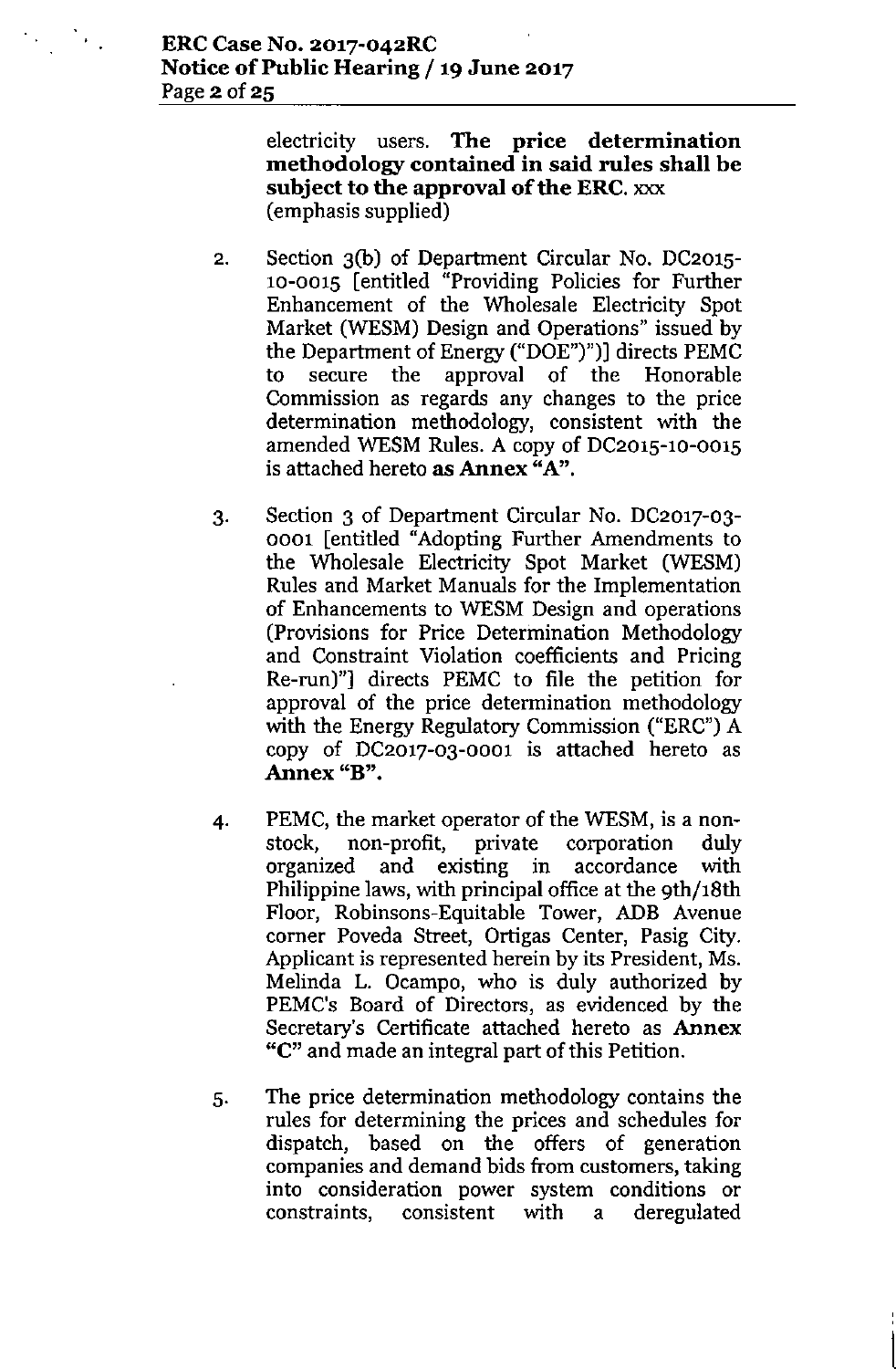environment as provided for under the EPIRA.' It is a rule of general application, applying to all trading participants in the WESM. Since the price determination methodology is essentially part of an auction process, price outcomes are determined by behavior and system conditions, not by the price determination methodology. Thus, this petition does not seek to set an electricity rate directly chargeable to the consumers.

- 6. It must be noted that the price determination methodology originally approved by the Honorable Commission in 2006 followed a rate case procedure owing to the then lack of procedure on rule making by the Commission.<sup>2</sup>
- 7. The following issuances of Commission contain the rules on pricing and settlements for the WESM: Honorable
	- a) Decision dated 20 June 2006 in ERC Case No. 2006-007RC, approving the Price Determination Methodology;
	- b) Orders dated 6 February 2008, 9 June 2008 and 11May 2009 in ERC Case No. 2006-007RC approving the use of the Generation Price Index (GPI) for compensation of must-run units;
	- c) Decision dated 22 June 2006 in ERC Case No. 2005-056RC approving the Administered Price Determination Methodology (APDM) to be used during market suspension or intervention;
	- d) Decision dated 16 February 2009 in ERC Case No. 2008-51 RC approving the Price Substitution Methodology to be applied in cases of large disparities in nodal prices arising from network congestion;

**<sup>1</sup>EPlRA, section 6 provides that generation is competitive and open.**

**<sup>2.</sup> The current ERe Rules of Practice and Procedure was promulgated by the Commission on 22 June 2006. The rules of procedure being used at the time the application for approval of the price determination methodology was filed on 22 February 2006 was the Rules of Practice and Procedure Governing Hearings before the Energy Regulatory Board, which did not provide an equivalent procedure for rule-making.**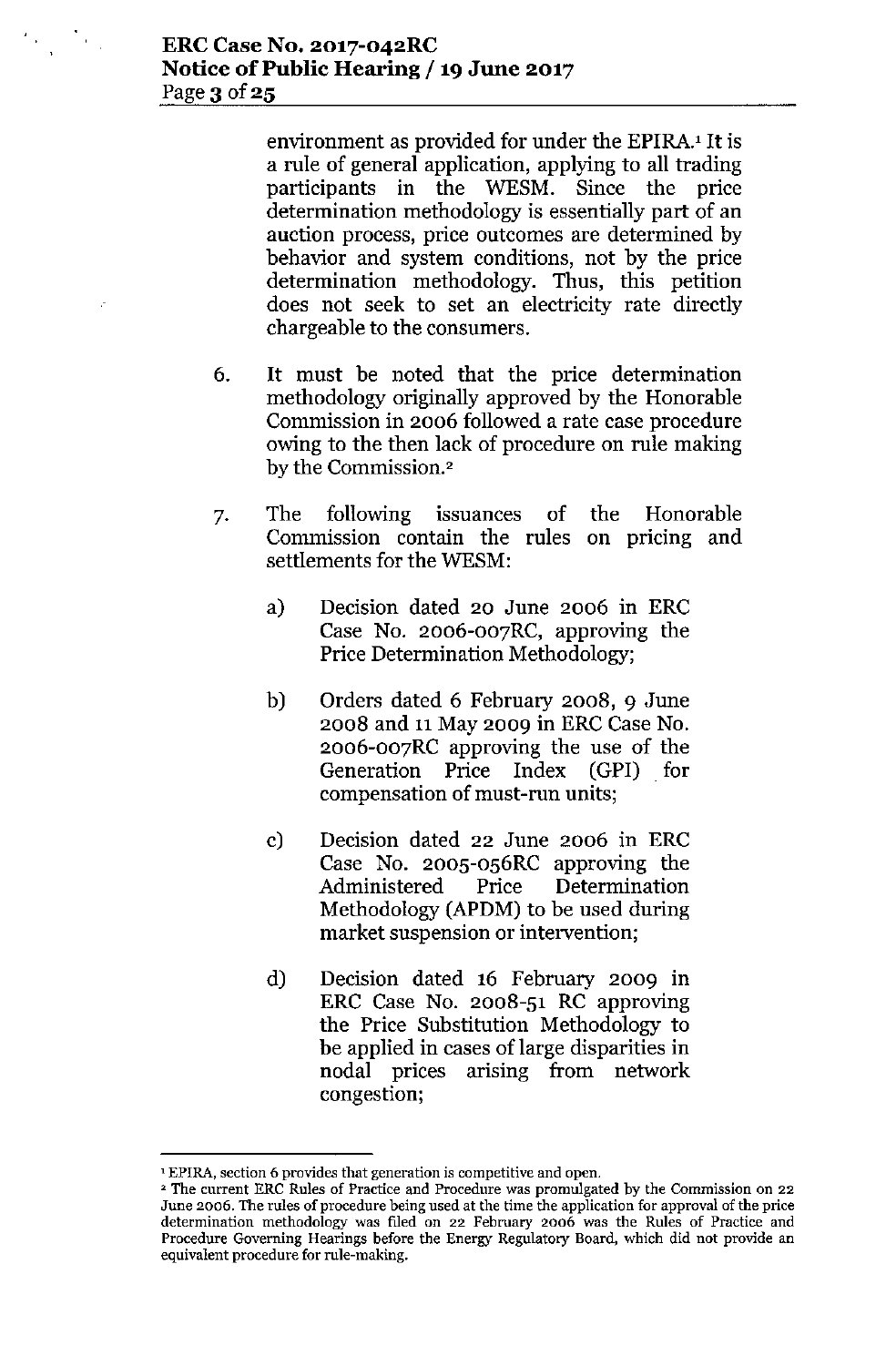$\mathbb{R}^n$ 

- e) ERC Resolution No. 6 Series of 2009, captioned "A Resolution Adopting the Rules for the Distribution of Net Settlement Surplus"
- f) Decision dated 7 July 2008 in ERC Case No. 2007-004RC relating to the pricing and cost recovery for reserves in the WESM;
- 8. On the other hand, there are pending applications before the Commission for the approval of the pricing and cost recovery mechanism for reserves in ERC Case No. 2007-004 RC, amendments to the APDM in ERC Case No. 2015-163 RC, and approval of the settlement of displaced generators in ERC Case No. 2016-159 RC.
- 9. The attached price determination methodology shall amend and supersede all the afore-mentioned issuances of the Commission, including Resolution No.6, series of 2009. Thus, should the Honorable Commission treat this application as a rate case, it must in addition, treat the same as one for petition to initiate rule-making under Rule 21 of the ERC Rules of Practice and Procedure, which provides as follows:

Section 1. Initiation of Rule-making.- The process of **adopting a new rule of amending or repealing an existing rule** may be initiated by the Commission or by interested persons upon a petition for issuance, amendment, or repeal of any rule.

Section 2. Petition to Initiate Rule-making. -Interested persons may petition the Commission to adopt, amend, or repeal a rule by filing a petition to initiate rule-making.

#### **BACKGROUND**

10. Section 30 of the EPIRA directed the establishment of the WESM within one year from effectivity of the law. After the passage of the law in 2001, PEMCwas organized to act as the market operator of the WESM. Thereafter commercial operations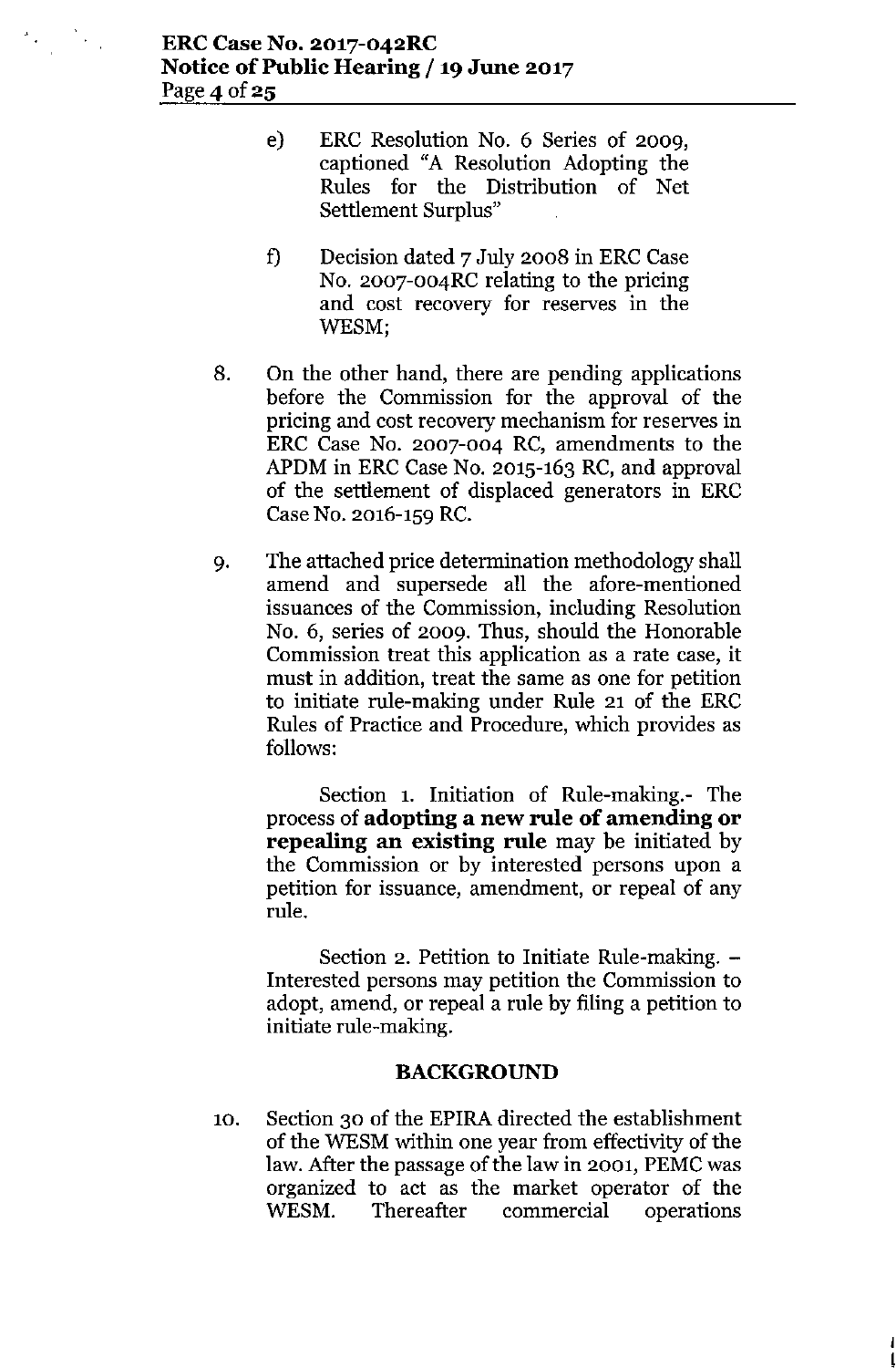commenced in Luzon on 26 June 2006, and in the Visayas on 26 December 2010.

- 11. The WESM is a real-time, gross pool, bid-based, mandatory market adopting locational marginal pricing or nodal pricing and net settlement.
	- 11.1 Under the WESM Rules, the market is designed as decentralized, where generators are responsible for self  $$ commitment decisions and must manage their fuel and energy limitations through their offers in the market;
	- 11.2 The market operator is responsible for generating the prices and schedules of generating and load facilities<sup>3</sup> using an optimization process taking into consideration actual system constraints;
	- 11.3 The system operator provides the central dispatch of all generation and load facilities based on the dispatch schedule submitted by the market operator;4
	- 11.4 Trading intervals in the WESM are on an hourly basis with *ex ante* dispatch and pricing, and *ex post* pricing to account for the discrepancies between the planned and actual outcomes;<sup>5</sup>
	- 11.5 Locational marginal pricing is used to provide price signals, taking into account marginal cost of transmission losses and constraints;
	- 11.6 Declared bilateral contract quantities are netted out of settlement.
- 12. The WESM is governed by the WESM Rules issued by the DOE as a department circular, after joint formulation with the electric power industry

<sup>3</sup> Section 30 of the EPIRA provides that the WESM Rules shall provide the mechanism for determining the price of electricity not covered by bilateral contracts, and the merit order dispatch instructions for each time period

 $4$  EPIRA, section  $9(e)$ 

sAs discussed later in this Petition, it is proposed to shorten the trading interval from one hour to five minutes, and to adopt ex *ante* only pricing.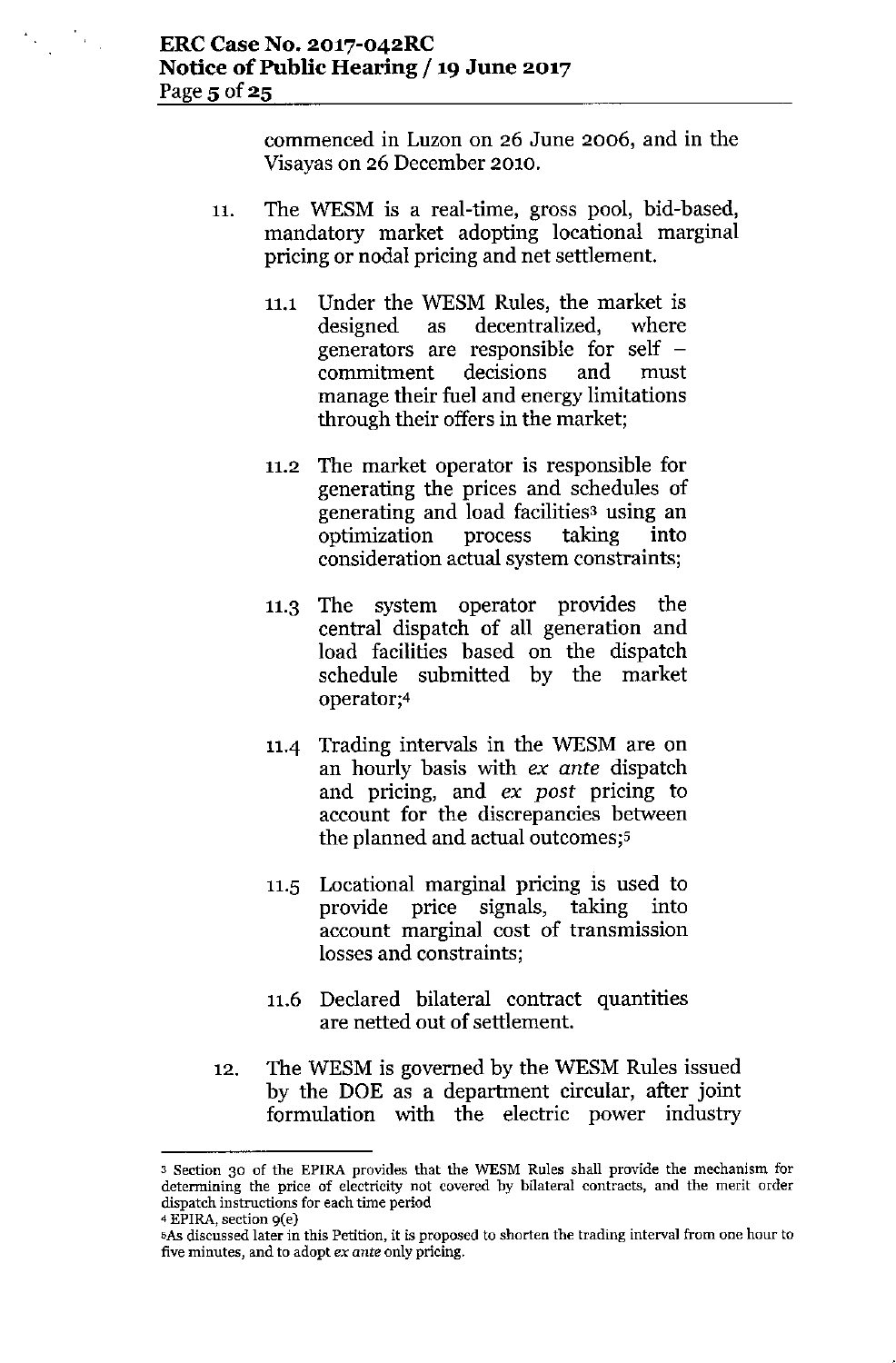participants. The price determination methodology contained in the WESM Rules is subject to approval by the ERC.6

#### **WESM DESIGN ENHANCEMENTS**

- 13. Under the WESM Rules, the market operator undergoes annual audits of its operations, systems and procedures.? **In** the first and second market operations audits, the external auditors identified a number of issues pertaining to market design which undermined the efficiency of the market.
- 14. To address these issues, PEMC commissioned a market design study in 2013 and engaged Intelligent Energy Systems Pty. Ltd., SW Advisory and Ross Baldick to conduct the WESM Design Study ("WDS") in phases, which included the following:
	- a) Phase 1would review the audit findings as regards the forced dispatch of a generating unit's minimum stable load (Pmin), compliance with the must-offer rule and constraint violation coefficient values; and.
	- b) Phase 2 would provide technical assistance in assessing the feasibility of shortening the one-hour trading interval.
- 15. Several consultations were held with the various WESM Members during the months of April, August and November 2013. The final reports incorporating the comments from the stakeholders<sup>8</sup> were submitted to the DOE on 12 February 2014. Copies of the reports were thereafter posted on the WESM market information website<sup>9</sup>.

A copy of the presentation material summarizing the comments obtained from stakeholders and the responses of the consultants is attached hereto as **Annex "D".**

<sup>6</sup> **EPIRA, section 30**

<sup>7</sup> **WESM Rules, section 1.5.2**

**<sup>8</sup>Annex C** of the **phase 2 report contains a matrix summarizing stakeholder comments**

<sup>9</sup> **Copies available at <http://www.wesm.ph/inner.php/downloads/market> studies**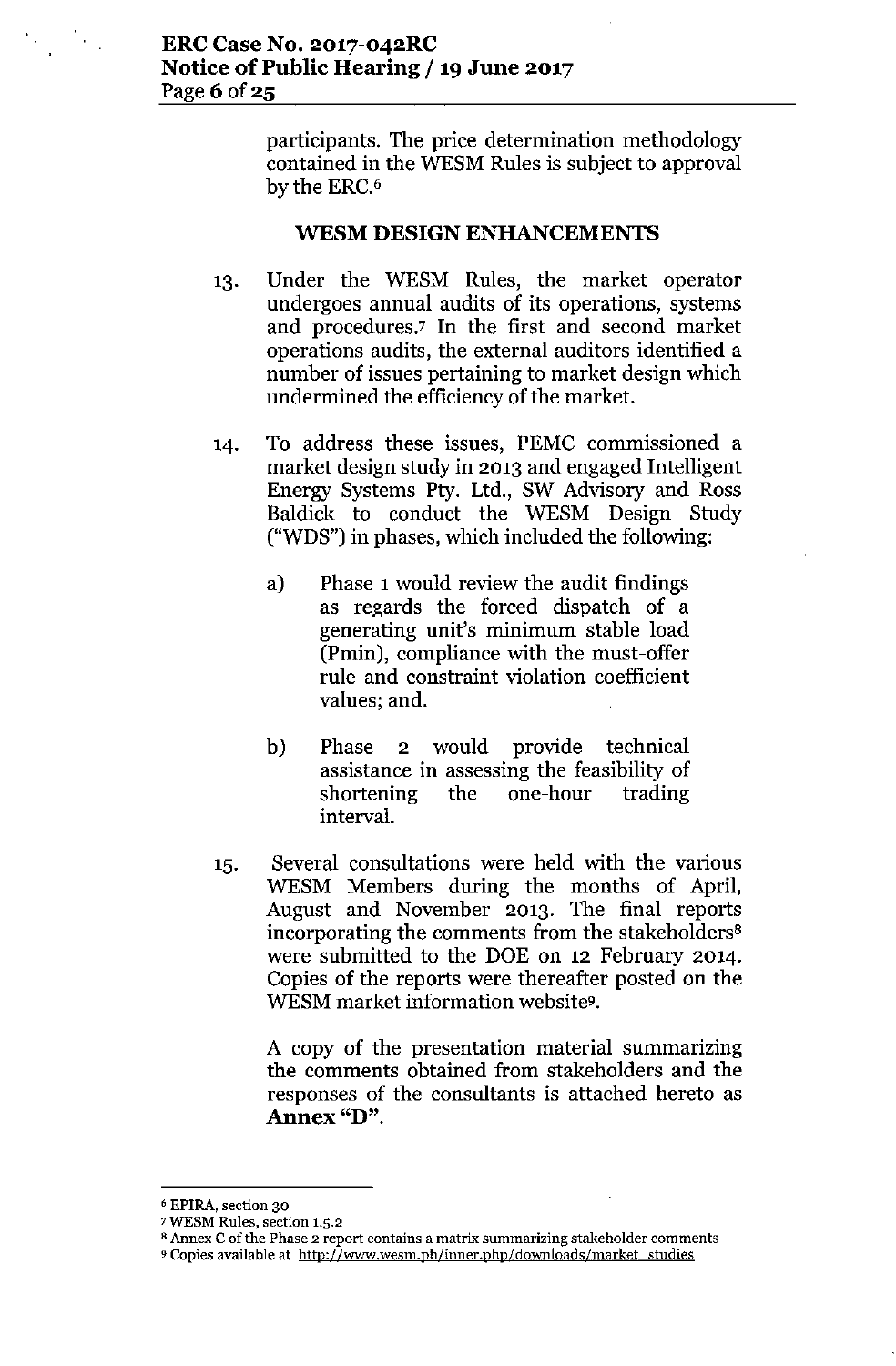- 16. On 23 October 2015, the DOE issued Department Circular No. DC2015-10-0015<sup>10</sup> adopting certain recommendations of the studies, including the shortening of the dispatch interval to five minutes, ex ante only pricing and automated pricing corrections. Section 3(a) of the circular likewise directed PEMC to submit the necessary rules change proposals to the Rules Change Committee.<sup>11</sup>
- 17. Based on the foregoing, PEMC submitted a rules change proposal to the Rules Change Committee on 01 December 2015. These changes were deliberated on and approved by the Rules Change Committee, then by the PEMC Board, after which it was transmitted to the DOE for its approval. On 14 October 2016, the DOE approved the amendments to the WESM Rules by issuing Department Circular No. DC2016-10-0014, a copy of which is attached hereto as Annex "E".
- 18. On 27 May 2016, PEMC submitted the detailed formulation of the price determination methodology to the Rules Change Committee. The submitted price determination methodology was formulated based on Department Circular No. DC2016-10-0014 and consolidated all pricing methodologies in the various WESM Manuals and ERC issuances. On 1 June 2016, PEMC presented the price determination methodology to the Rules Change Committee and thereafter it was posted on the market information website<sup>12</sup> for comments.
- 19. Comments on the proposal were received from the DOE, WESM Technical Committee, Aboitiz Power and SN Aboitiz Power (SNAP). The Rules Change Committee deliberated on the same in meetings held on 7 September, 5 October and 26 October 2016 after which the amended price determination methodology was approved.

<sup>10</sup> See Annex *"A"*

<sup>&</sup>lt;sup>11</sup> Under the WESM Rules section 8.2.2.1 in relation to section 1.4.2, the Rules Change Committee is composed of representatives from the generation, distribution, supply and transmission sector, together with a representative from the market operator, and members that are independent of the electric power industry. The rules change process under chapter 8 of the WESM Rules is consistent with section 30 of the EPlRA which provides that the WESM Rules shall contain, among others, procedures for amending the rules.

<sup>&</sup>lt;sup>12</sup> See ORCP-WM-16-17 in <http://www.wesm.ph/inner.php/downloads/rcc>\_open\_topics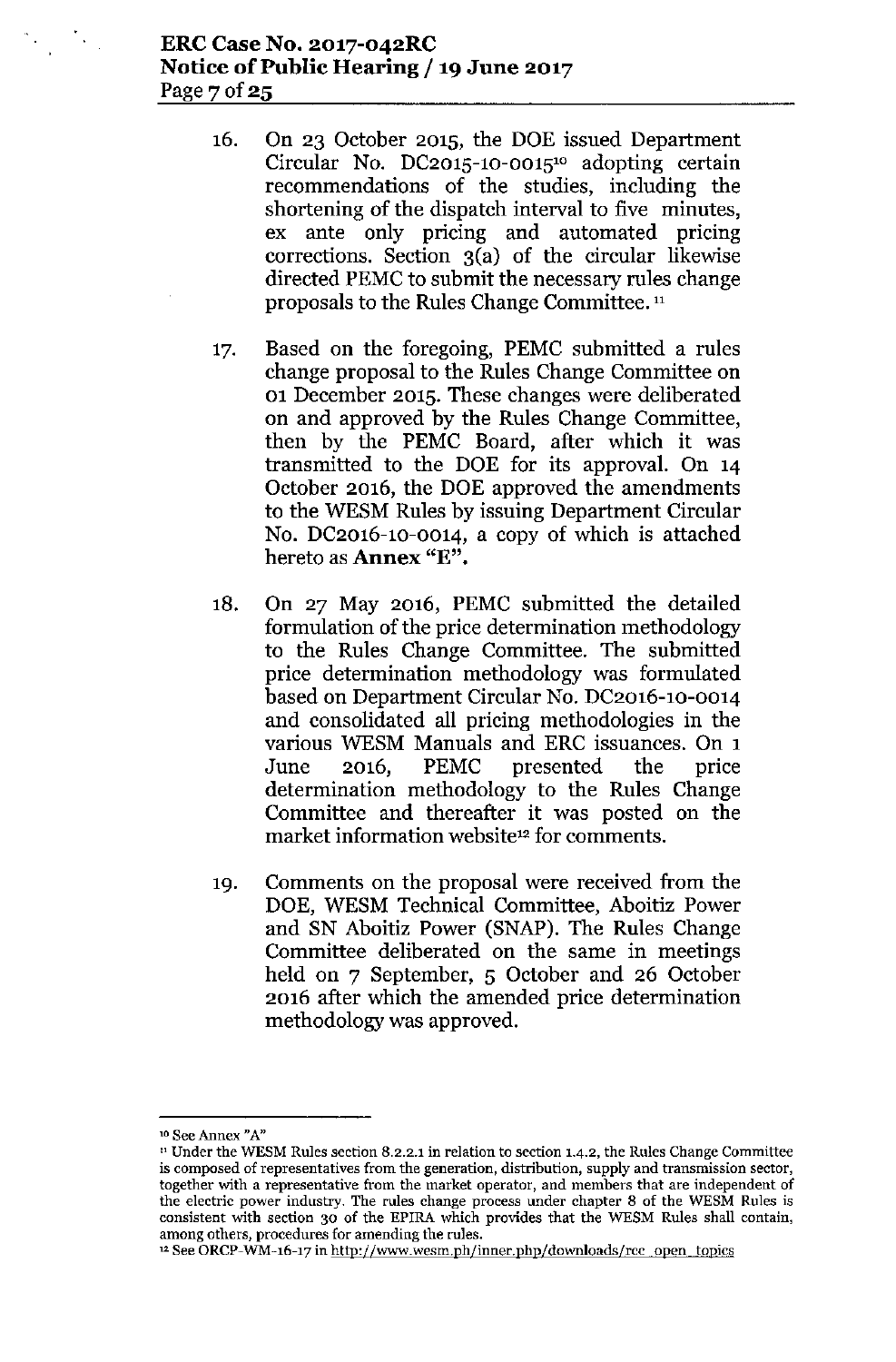$\mathcal{O}(\mathcal{E})$ 

A copy of the Rules Change Committee Resolution No. 2016-13 sans the annexes is attached hereto as **Annex "F".**

- 19.1 One of the changes in response to the comments was the reformulation of the trading amount. PEMC had originally proposed to use a weighted average price for an hour to be multiplied by the hourly metered quantity. SN Aboitiz Power had proposed to compute trading amounts based on the prices and quantities corresponding to dispatch intervals; that is, to simply multiply every five minute dispatch price by a five minute metered quantity, to reflect more accurate settlements amounts. This change was approved by the Rules Change Committee.'3
- 20. Once approved by the PEMC Board, the proposal was submitted to the DOE for approval. On 20 Mar 2017, the DOE issued Department Circular No. DC2017-03-0001 approving the price determination methodology.<sup>14</sup>
- 21. On 20 February 2017, PEMC submitted an urgent rules change proposal's to the Rules Change Committee as regards the price determination methodology on the following:
	- a) Deletion of the provision stating that the administered price will only be applied to an isolated portion of the grid under market suspension or intervention since the system operator does not declare market intervention for only a portion of the grid, and because prices and schedules can now be determined for isolated portions of the grid;

<sup>13</sup> **See discussion in the Minutes of the Rules Change Committee on its 119th Meeting on 5 October 2015 in <http://www.wesm.ph/inner.php/downloads/rcc> meeting minutes**

**<sup>&#</sup>x27;4 See Annex "B", which has the following attachments: the Price Determination Methodology Manual Issue 1.0 and the Constraint Violation Coefficients and Pricing Re-runs Manual Issue 5.0** <sup>15</sup> **WESM Rules, section 8.4.1.1(a), and section 8.4.1.2. Urgent rules changes are effective once approved by the PEMe Board for a period of six months.**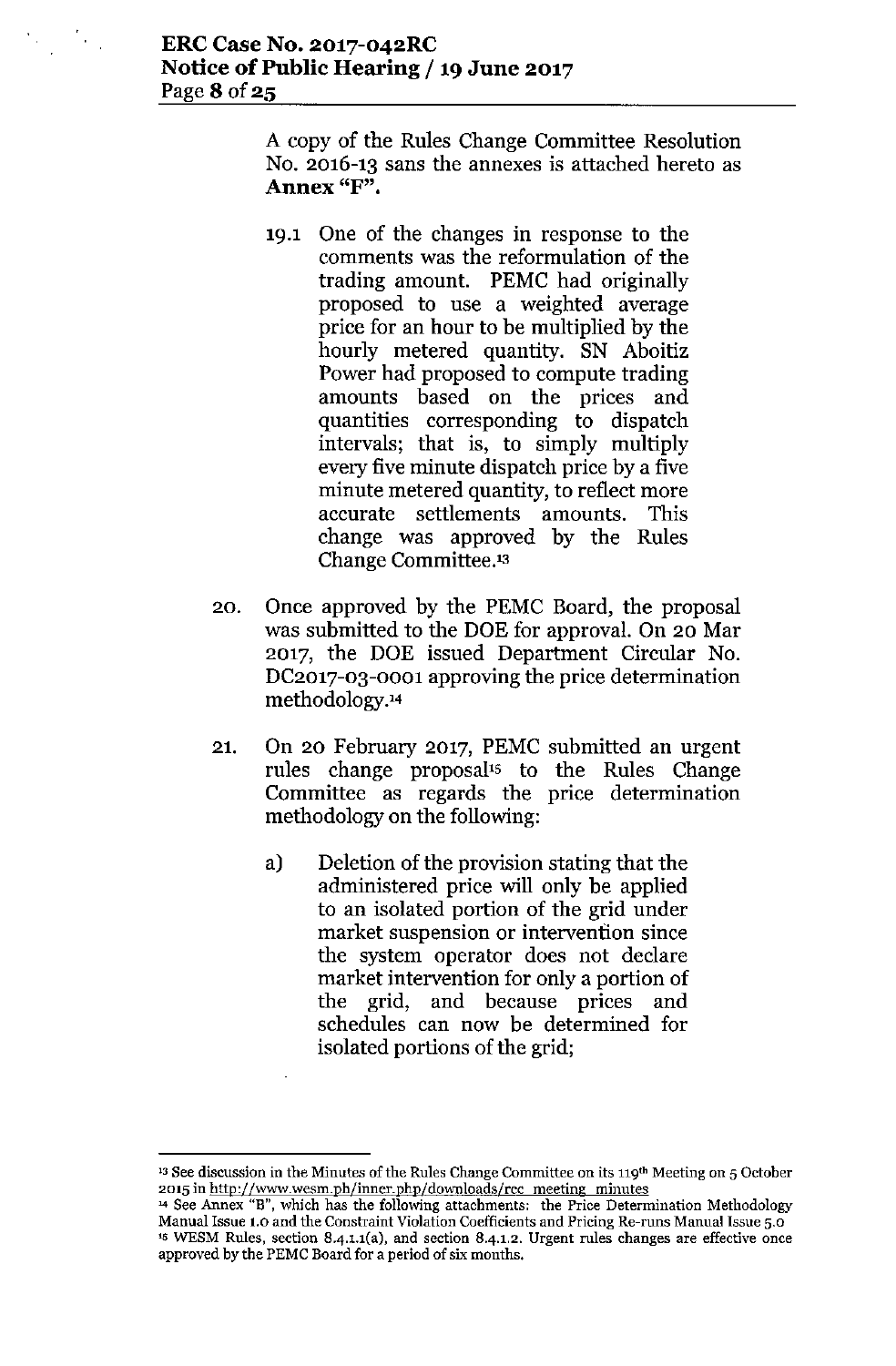- b) Correction of the formula for administered prices to ensure that there is no cross-subsidy; and
- c) Entitlement of constrain-on'6 generating units to additional compensation, similar to must-run units.
- 22. The urgent amendment was approved by the Rules Change Committee and endorsed to the PEMC Board for approval.

A copy of the Rules Change Committee Resolution approving the urgent amendments is attached hereto as **Annex** "G".

- 23. In summary, the following changes to the WESM design have a direct bearing on the price determination methodology:
	- a) Shortening of scheduling and pricing intervals from one hour to five minutes, and ex ante only pricing to better reflect the changes in supply and demand, and potentially reduce the requirement for frequency regulation reserve;
	- b) Automatic re-runs when prices reflect constraint violations, to provide timely disclosure of settlement-ready prices<sup>17</sup>; and
	- c) Hour-ahead projections (in addition to the week-ahead and day-ahead projections) to facilitate commitment decisions of trading participants.
- 24. This price determination methodology continues to adhere to the same design principles as the original WESM design, summarized as follows:
	- a) Gross pool market, where generator trading participants offer their maximum available capacity for central

**<sup>16</sup> Defined under the WESM Rules as "[i]n respect of a** *generating unit,* **the output of that** *generating unit* **is re-dispatched by the System Operator above its** *Real-Time Dispatch schedule* **in** *accordance with the WESM Merit Order Table."*

<sup>17</sup> **Except in cases of Administered Prices, Price Substitution and application of the Secondary Price Cap under ERe Resolution No. 20, series of 2014**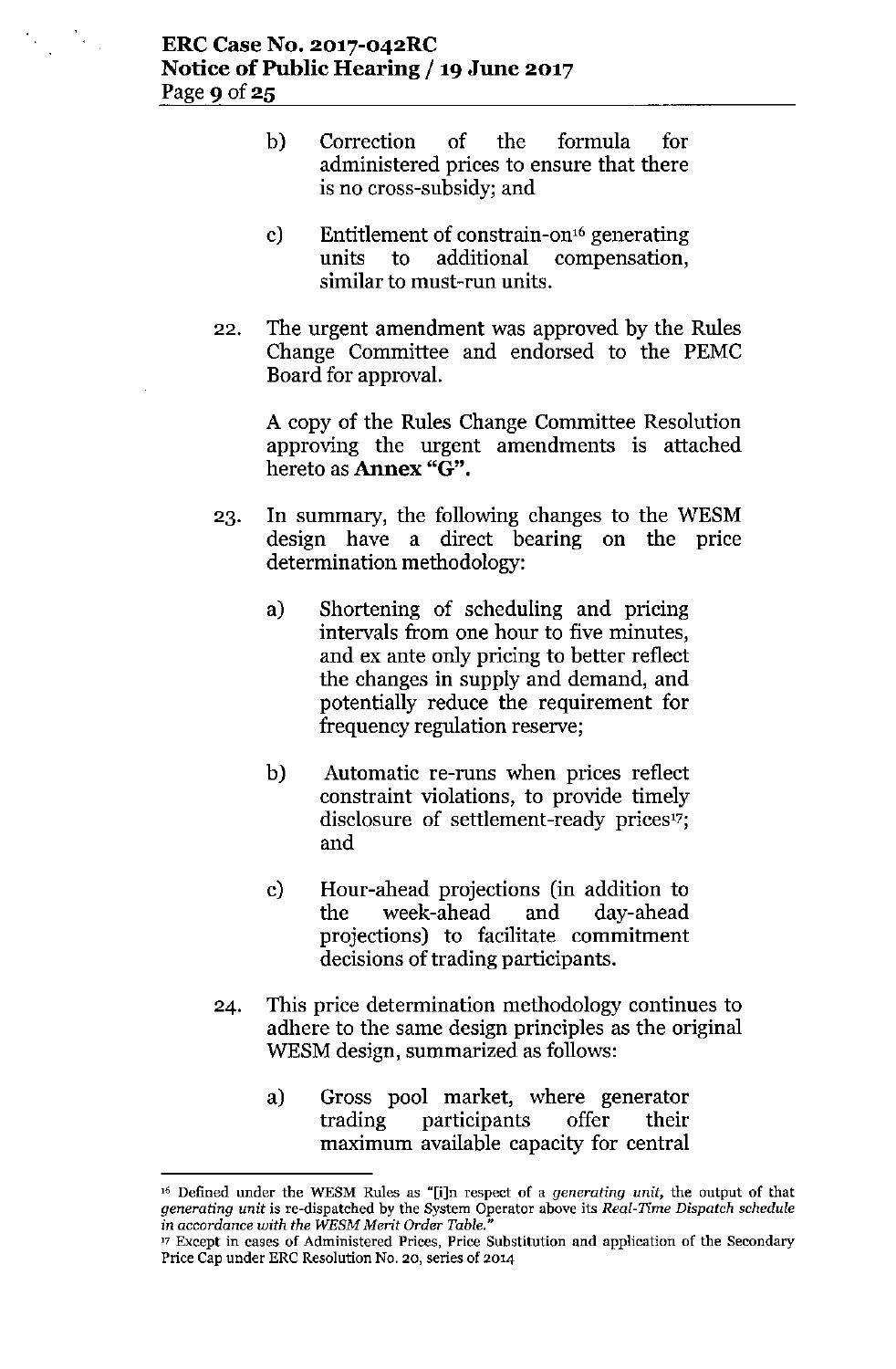$\frac{1}{\sqrt{2}}$ 

scheduling and dispatch, ensures system security and a level-playing field among generators;

- b) Net settlement, where bilateral contract quantities are settled outside the WESM:
- c) Co-optimized energy and reserves, where the provision of energy and reserves are jointly optimized by the Market Dispatch Optimization Model;
- d) Self-commitment, where trading participants are responsible for the management of their technical operations, unit commitment decisions and other market risks through submission of offers to the WESM; and
- e) Locational marginal pricing to provide price signals, taking into account marginal cost of transmission losses and constraints.

## **PRICE DETERMINATION METHODOLOGY**

- 25. The price determination methodology sets forth the specific details on how the dispatch schedules and locational marginal prices are calculated in the Market Dispatch Optimization Model ("MDOM"), pursuant to Section 3.6 of the WESM Rules, including the determination of prices in times of extreme nodal price separation and market suspension and intervention, pursuant to Sections 3.12.7 and 6.2.3 of the WESM Rules respectively.
- 26. **In** addition to providing the details for determining prices and schedules, the price determination methodology also provides the details for calculating settlement amounts net of bilateral contracts in accordance with Section 3.13 of the WESM Rules.
- 27. The herein proposed price determination methodology consolidates and amends all prior issuances of the Honorable Commission as regards price determination and settlement in the WESM.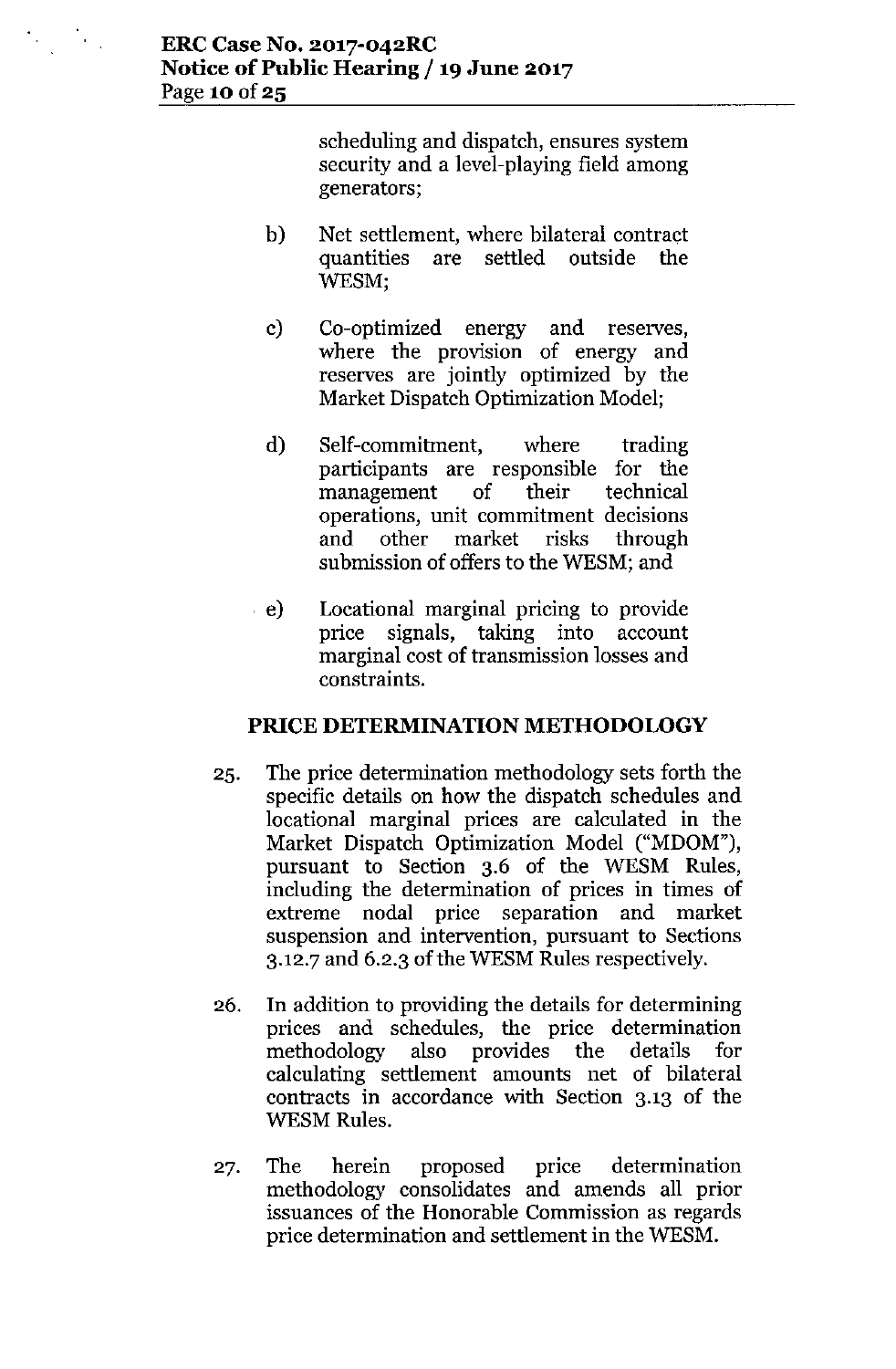Îн,

A copy of the price determination methodology is attached as part of DC2017-03-0001. $18$ 

28. The following sections discuss the highlights of the rules.

# *I. Scheduling and Pricing of Energy and Reserves*

- A. Market Dispatch Optimization Model
- 29. Prices and schedules for each dispatch interval, as well as the results for the week-ahead, day-ahead and hour ahead projections, are calculated using the MDOM.
- 30. The MDOM is a mathematical algorithm, with an objective function that maximizes economic gain derived from electricity trades, while taking into consideration system constraints to produce security constrained economic dispatch ("SCED") schedules. In this manner, the technical and economic structure of the system are aligned so that pricing mechanisms provide incentives consistent with the optimal use of the system<sup>19</sup>.
- 31. The objective function is calculated by maximizing the value of dispatched load based on.demand bids, while minimizing the costs of:
	- a) Dispatched generation based on offers;
	- b) Dispatched reserves based on offers;
	- c) Load curtailment; and
	- d) Constraint violations based constraint violation coefficients.<sup>20</sup> on
- 32. While the formulation is slightly different from what is currently approved for the WESM, the results are mathematically equal, such that the

<sup>18</sup> See Annex "B"

<sup>19</sup>PHBHagler Bailly Asia Pacific Limited, Market Rules Discussion Papers: Pricing and Dispatch, 23 June 2000

<sup>&</sup>lt;sup>20</sup> Price Determination Methodology, section 4.4.1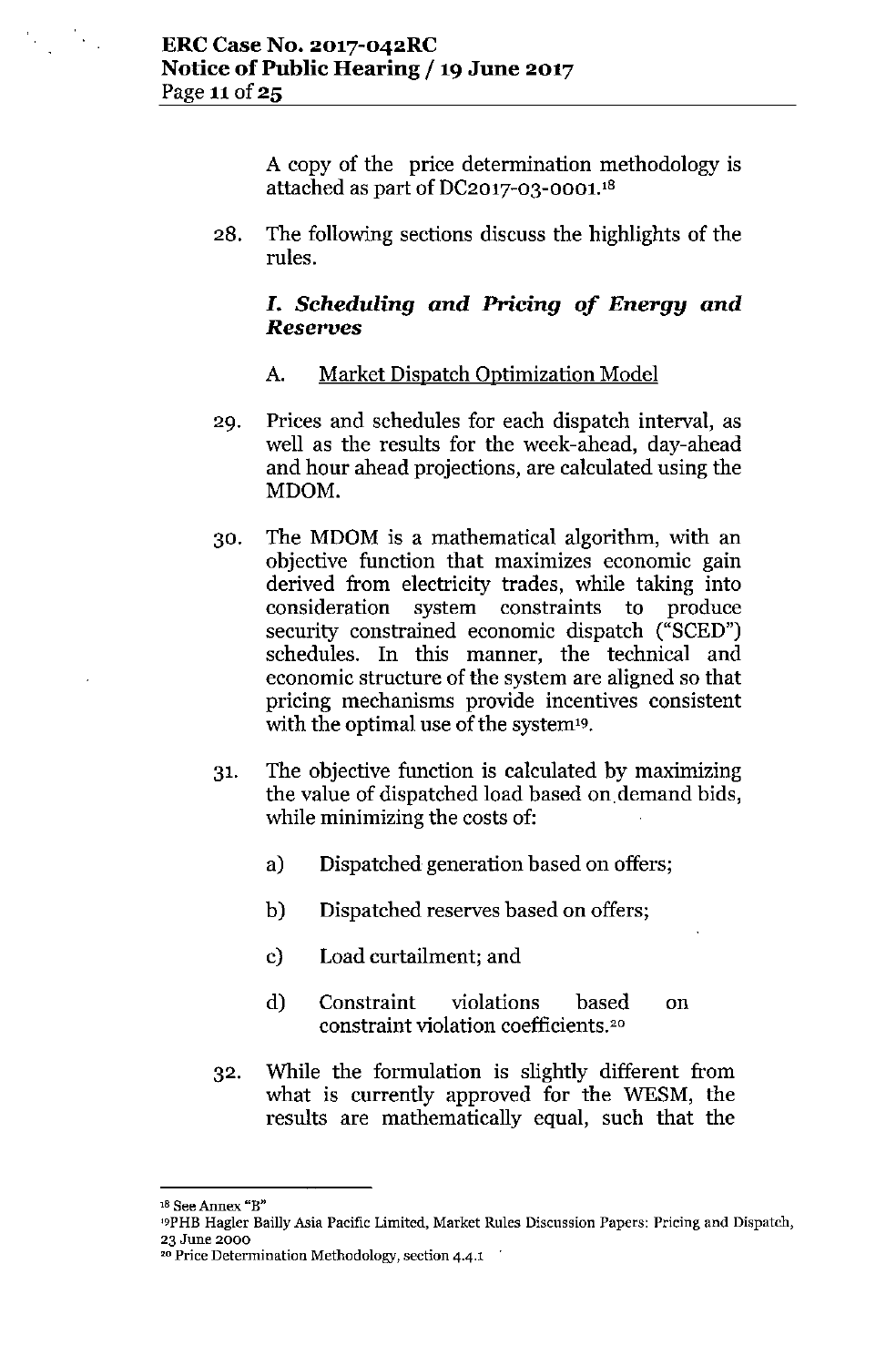Proj

resulting solution is the least cost supply of electricity with regard to system security.

- 33. Prices and schedules will be produced by the MDOM simultaneously for Luzon, Visayas, and Mindanao. Since Mindanao is, as of yet, not connected to the Luzon and Visayas grids, prices and schedules in the Mindanao grid would not be affected by the demand and generation offers from the Luzon and Visayas grids and vice versa. Upon the establishment of the Visayas-Mindanao interconnection, the MDOM will automatically produce prices and schedules based on the demand and generation offers of the whole grid.
	- B. Preferential Scheduling
- 34. **In** view of the implementation of must dispatch under Republic Act No. 9513 otherwise known as the Renewable Energy Act of 2008, the price determination methodology provides that in the event that dispatch targets need to be restricted, the MDOM shall consider the following hierarchy when a combinations of groups are to be restricted:
	- a) Market offers of scheduled generating **units;**
	- b) Non-scheduled generating units;
	- c) Priority dispatch generating units; and
	- d) Must dispatch generating units.<sup>21</sup>
- 35. The hierarchy assures that generating units under the Feed-in Tariff (FIT) system and those with intermittent renewable energy resources are prioritized in the scheduling, pursuant to sections 7 and 20 of RA 9513, and is consistent with section 3.6.1.8 of the WESM Rules.
	- C. Automatic Pricing Re-runs
- 36. To address the need to produce settlement-ready prices in a timely manner, automatic pricing re-runs are introduced for greater market efficiency. This will be done by relaxing the constraints by the value

**<sup>&</sup>quot;'Price Determination Methodology, section 4.7**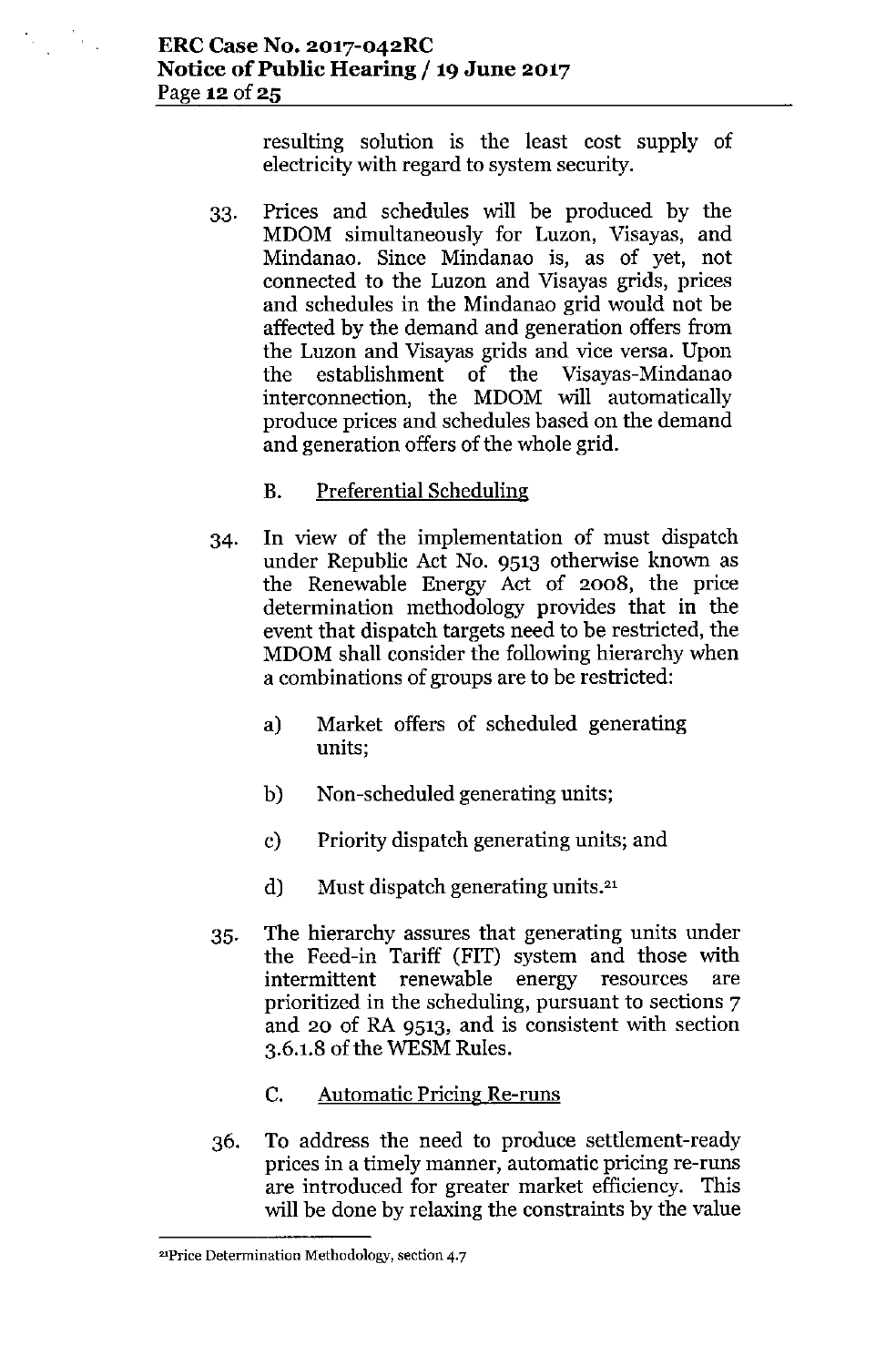$\mathcal{L}_{\mathcal{A}}$ 

of the constraint violation and a very small value<sup>22</sup> so that settlement-ready prices are produced near real-time, with approximately the same dispatch schedule?3

- 37. In the event of under-generation and overgeneration, then the price shall be the shortage price equivalent to the offer price cap for undergeneration, and excess price equivalent to the offer price floor for over-generation, to provide clear price signals for actual system conditions?4 The currently approved offer price cap and floor is reflected in the Tripartite Resolution No. Joint Resolution NO.3, series of 2015 as PhP<sub>32</sub>,000.00/MWh and PhP-10,000.00/MWh respectively.
- 38. Manual pricing re-runs shall only be conducted in the event of erroneous or bad data in accordance with section  $3.10.5$  of the WESM Rules.<sup>25</sup>
	- D. Price Substitution Methodology
- 39. Until the establishment of financial transmission rights to enable participants to better manage the risks from the effects of congestion, extreme nodal price separation due to congestion shall be mitigated through the use of substituted prices for the affected generators and customers, in accordance with Section 3.12.17 of the WESM Rules.
- 40. Price substitution shall be triggered during network congestion,'6 when the computed price spread of the nodes in a particular region, or trigger factor, exceeds 0.2.<sup>2</sup><sup>7</sup> The threshold may be revised from time to time, subject to the evaluation of the Technical Committee.
- 41. As with the previous trigger factor, the proposed trigger factor provides a threshold for the spread of nodal prices during network congestion. Unlike the previous trigger factor which used the ratio of the

- ~ Price Determination Methodology, section 5.2.4
- <sup>25</sup> Price Determination Methodology, section 5.3.1
- <sup>26</sup> Price Determination Methodology, section 6.2.1

<sup>&</sup>lt;sup>22</sup> The value of the delta is provided in the WESM Manual on Constraint Violation Coefficients (CVC) and Pricing Re-runs, Issue No. 5. See Annex "B".

<sup>23</sup> Price Determination Methodology, sections 5.2.2 and 5.2.3

<sup>27</sup> Price Determination Methodology, section 6.2.4.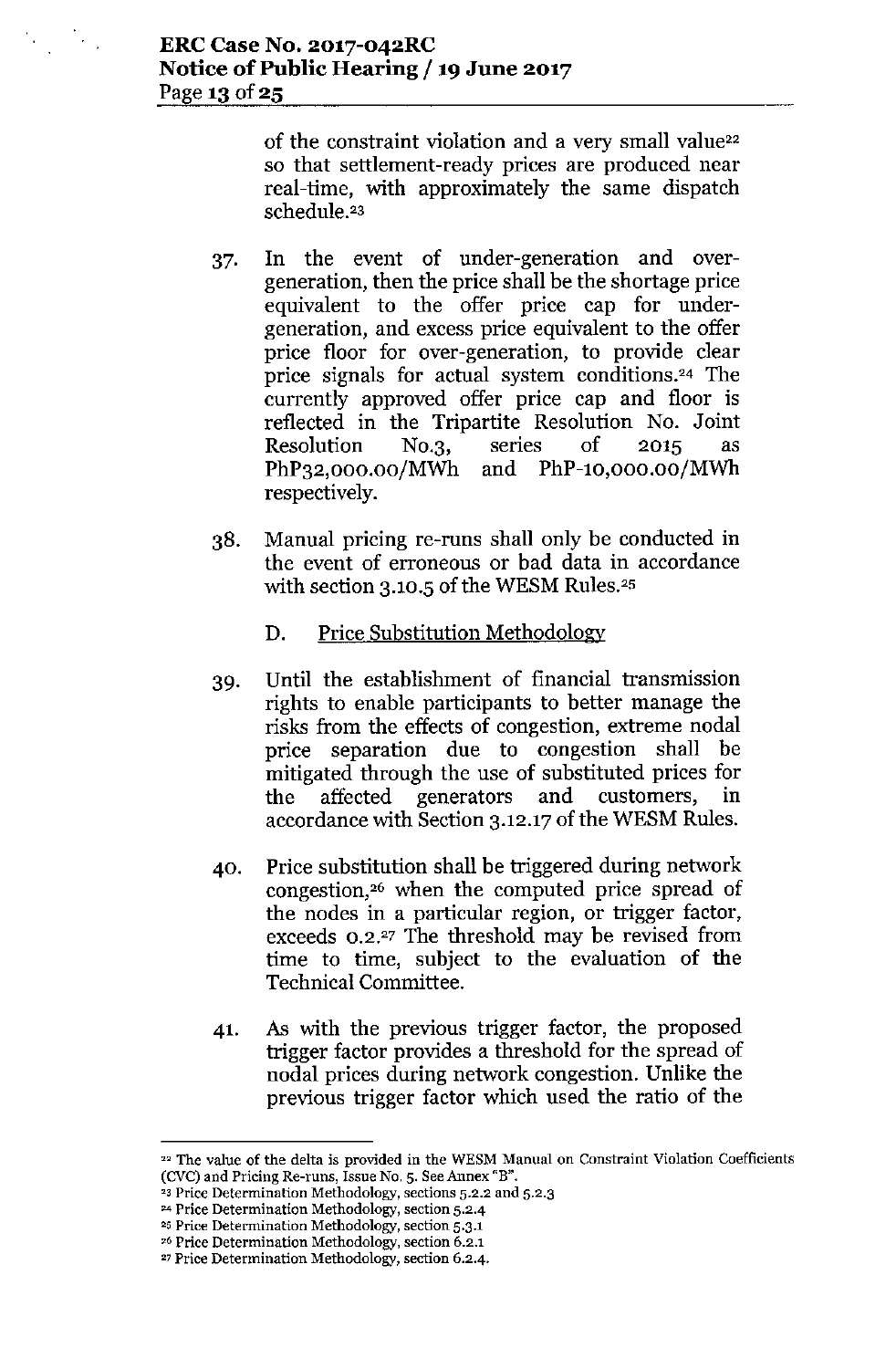highest locational marginal price to the highest market clearing price, the proposed trigger factor is computed using a weighted standard deviation formula.<sup>28</sup> The change in the trigger factor is being proposed to remove the market clearing price (or "MCP") as the basis of nodal price spread. This revised formula is more appropriate when the reserves are integrated in the WESM.

- 42. Generator prices shall be determined similar to the previous price substitution methodology. Energy prices from an unconstrained solution shall be used for generator prices,<sup>29</sup> but the generator which was scheduled to address the congestion shall be paid at the price corresponding to its scheduled MW offer.30
- 43. Similarly for reserves, prices of reserves shall be calculated using the sum of the constrained solution's marginal reserve offer price and the unconstrained solution's opportunity cost.3' This is to mitigate the transfer of extreme congestion cost to the reserve prices.
- 44. Currently, customer settlement amounts are directly calculated by pro-rating the total payable amount to generators based on the customer's metered and bilateral contract quantities. However, this process cannot be done near real-time because metered quantities and bilateral contract quantities are only available after the trading day. In order to provide near real-time price information, it is proposed that a customer price shall be calculated by dividing the sum of all generator substitute prices multiplied by their respective schedules, by the sum of all customer schedules.32
- 45. In cases where the HVDCis on outage, or there is no interconnection between regions, or if the HVDC has a zero schedule, price substitution shall only apply to the region affected by congestion. This differs from the current regional application which applies regional price substitution if the HVDC is scheduled at either zero or at its maximum limit. The rationale behind this shift is the fact that for as

**<sup>28</sup> Price Determination Methodology, section 6.2.3**

**<sup>29</sup> Price Determination Methodology, sections 6.3.1 and 6.3.3**

**<sup>3°</sup> Price Determination Methodology, section 6.3.2**

**<sup>31</sup> Price Determination Methodology, section 6.5.2**

**<sup>3</sup> <sup>2</sup> Price Determination Methodology, section 6.4.1**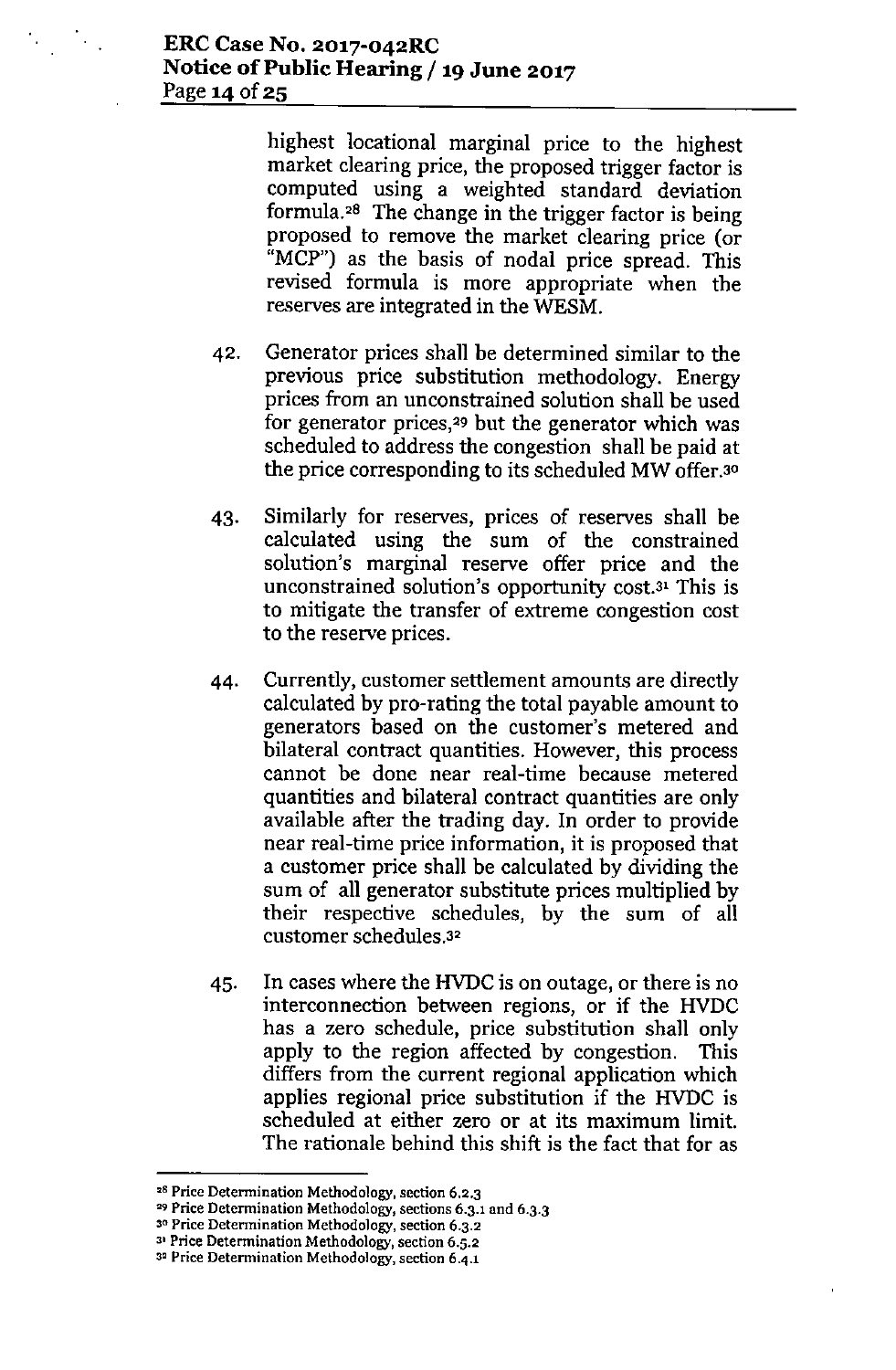long as regions are sharing power through an interconnection, congestion affects the nodal prices in those regions as well, which warrants the application of price substitution. This is consistent with the intent to apply price substitution only to the region affected by the congestion. Since the Mindanao grid is not currently interconnected, it will be treated separately.

## E. Administered Prices

- 46. Administered prices shall be used in the WESM in the particular grid (i.e. Luzon, Visayas or Mindanao) where market intervention or market suspension is declared.33
- 47. Administered prices for generators use a weighted average based on the last four (4) nodal prices and snapshot quantities (instead of metered quantities which are available only after the trading day) in the most recent similar trading days and similar dispatch intervals. If there was market intervention or suspension in the last four similar trading days and dispatch intervals, prices during such time will be excluded from the average.34
	- 47.1 If all the last four prices were<br>administered prices, the weighted administered prices, the average of those prices and snapshot quantities shall be used.35
	- 47.2 If all the snapshot quantities are equal to zero, then a simple average of the prices will be used.36
- 48. In the event there are no available prices available for the generator (whether administered or not), the generator weighted average price shall be used.37
- 49. Reserve administered prices are calculated similarly to energy administered prices, however historical reserve dispatch schedules are used instead of snapshot quantities.3s In case of market

<sup>33</sup> WESM Rules, section 6.2.3, Price Determination Methodology, section 7

<sup>34</sup> Price Determination Methodology, section 7.2.4 (a)

<sup>35</sup> Price Determination Methodology, section 7.2.5 (a)

<sup>36</sup>Price Determination Methodology, section 7.2.4 (b) and 7.2.5 (b)

<sup>37</sup> Price Determination Methodology, section 7.2.6

<sup>38</sup>Price Determination Methodology, section 7.4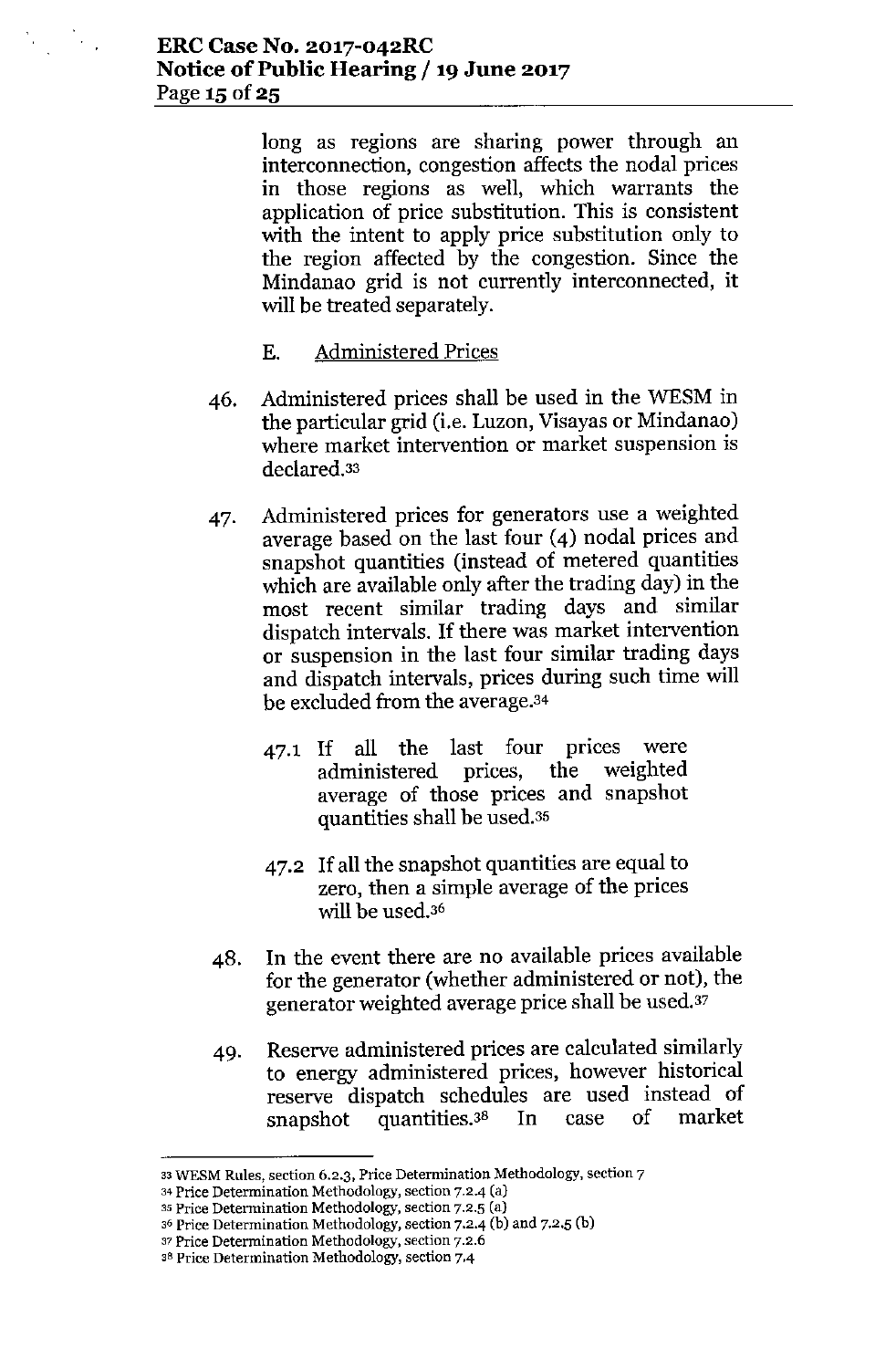intervention or suspension however, the system operator must provide the capacities that were nominated as reserves to the market operator for settlement.

- 50. On the customer side, administered prices are based on snapshot quantities, and not metered quantities so that prices are derived near real-time, instead of at the end of the billing month when metered quantities are available.The customer administered price is determined by dividing the sum of the product of all generator administered prices multiplied by their snapshot quantities, by the total customer snapshot quantities.<sup>39</sup>
- 51. Since the declaration of market suspension or intervention may be regional, the methodology likewise accounts for the imports from one region to another.
	- 51.1 If the region under market intervention or suspension is importing power from a region which is not under market intervention or suspension (or nonadministered region), the customer energy administered price is further adjusted by adding the quantity imported multiplied by the generator weighted average price in the nonadministered region before dividing by the total customer snapshot quantity.4<sup>0</sup> This ensures that the normal prices in the exporting non-administered region prevail, even if the said region is exporting to the administered region.
	- 51.2 Corollary to this, if the region under market intervention or suspension is exporting power to a non-administered region, then customer energy administered price is further adjusted by subtracting the quantity exported multiplied by the generator weighted average energy administered price

<sup>39</sup> **Price Determination Methodology, section** 7.3.1

**<sup>&</sup>quot;,,0 Price .Detennination Methodology, section** 7.3.2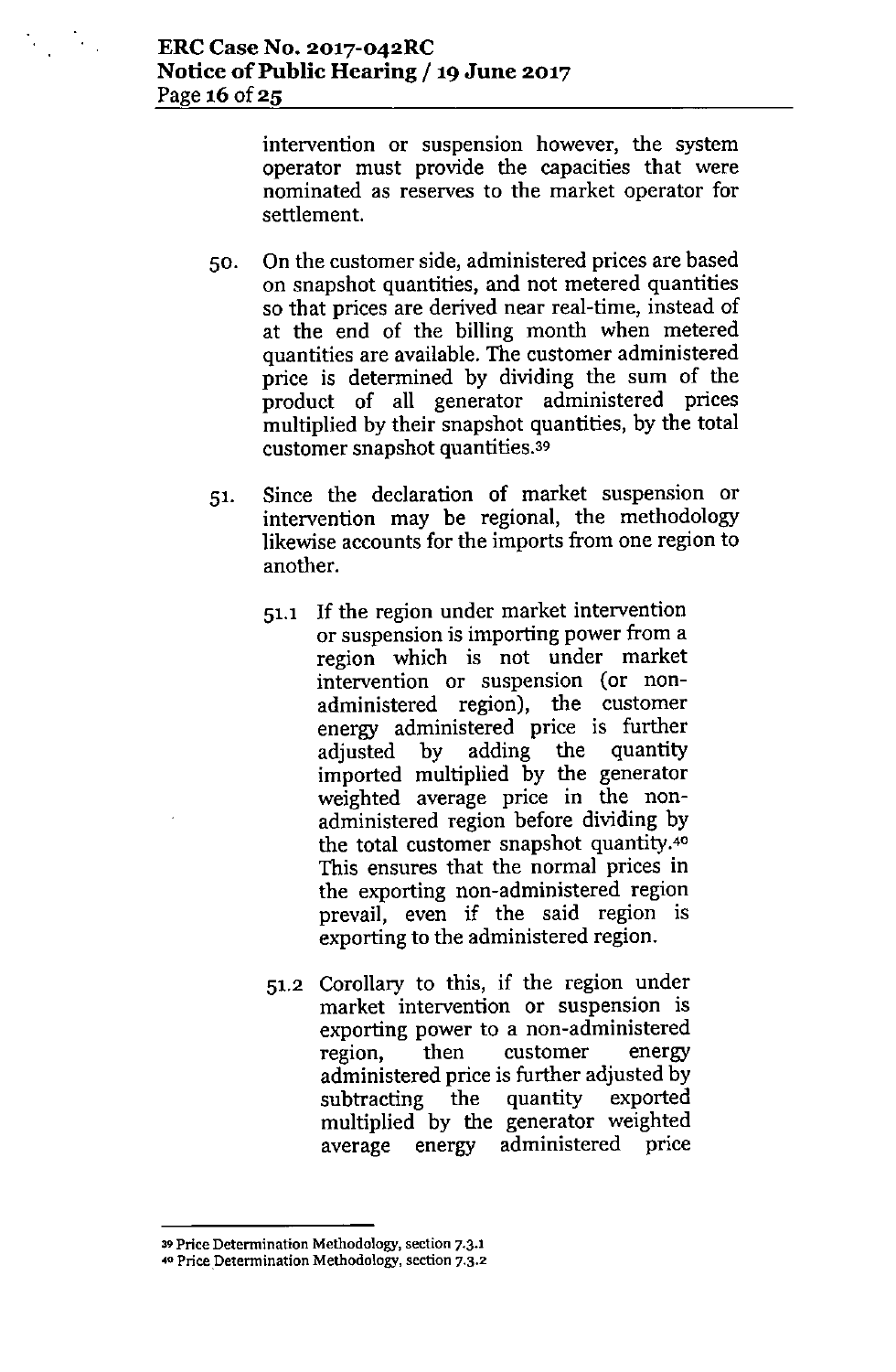before dividing by the total customer snapshot quantity.41

- 51.3 On the other hand, the customer nodal energy prices of the non-administered region, when importing from a region under market intervention or suspension, are adjusted to account for the difference in price of the quantity imported from the administered region. The amount of the adjustment, which is to be subtracted from the customer nodal energy prices, is computed by multiplying the difference between the generator weighted average price in the non-administered region and the generator weighted average administered price by the quantity imported, and dividing the product by the total customer energy dispatch schedules in the non-administered region.42The correct formula is reflected in the urgent rules change proposal.
- 52. Generating units may claim for additional compensation if their costs are higher than the administered price, by submitting proof as to the fuel and variable operating and maintenance costs. This is collected from the customers pro rata in the region where the market intervention or suspension is declared.43

#### F. Reserve Prices

- 53. Reserve and energy dispatch schedules and prices shall be determined in a co-optimized manner in the MDOM, for each reserve category in each reserve region.
- 54. The reserve regions shall initially consist of the Luzon, Visayas and Mindanao grids. Visayas was treated as a single reserve region since dividing it into multiple reserve zones will result in higher reserve requirements and accordingly, higher reserve costs as compared to a single reserve region.

**<sup>4&#</sup>x27; Price Determination Methodology, section 7.3.3**

**<sup>42</sup> Price Determination Methodology, section 7.3.4**

**<sup>43</sup> Price Determination Methodology, section 8.3**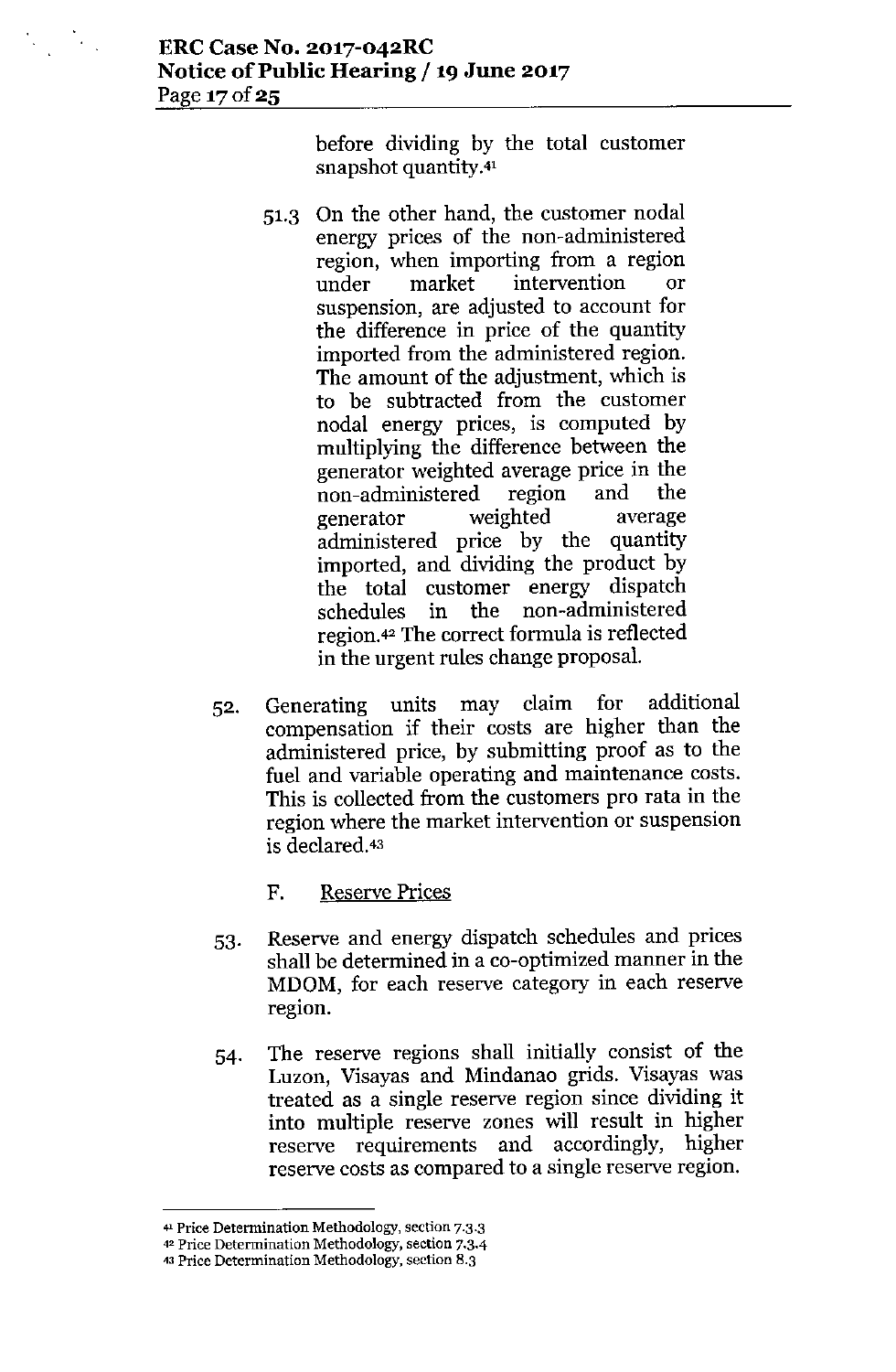- 55. While reserve categories have yet to be finalized pending further issuances of the Honorable Commission implementing the changes in the 2016 Philippine Grid Code<sup>44</sup>, the reserve categories for the purpose of determining the cost recovery are generic, i.e., regulating reserve (equivalent to secondary reserves)<sup>45</sup> and raise and lower<br>contingency reserve (primary<sup>46</sup> or tertiary contingency reserve (primary4<sup>6</sup> or tertiary reserves4?). The introduction of lower reserve services in response to over-frequency situations is consistent with the Order dated 7 July 2008 in ERC Case No. 2007-004RC where the Commissioned stated that the same would improve robustness of operations.
	- G. Treatment of Must-Run Units
- 56. Previously must-run units were compensated using the Generation Price Index (GPI). Under the proposal, must-run units shall be treated as pricetakers but shall be entitled to claim additional compensation on their variable costs.
- 57. Under the Dispatch Protocol Issue 11, there are three (3) criteria for designating must-run units:
	- a) system voltage requirements;
	- b) re-dispatch of generators affected by actual thermal limits of transmission lines; and
	- c) real-power balancing and frequency control, when available ancillary services have been exhausted;
- 58. The first ground is in the nature of an ancillary service and is classified as such under the Philippine

<sup>44</sup>ERe Resolution No. 22, series of 2016

<sup>45</sup> Defined under the 2016 Philippine Grid Code as "Synchronized generating capacity that is allocated to restore the system Frequency from the quasi-state value as established by the Primary Responses of Generating Units to the nominal Frequency of 60Hz."

<sup>46</sup> Defined under the 2016 Philippine Grid Code as "Synchronized generating capacity that is allocated to stabilize the system Frequency and to cover the loss or failure of a Synchronized Generating Unit or a transmission line or the power import from a single circuit interconnection", <sup>47</sup> Defined under the 2016 Philippine Grid Code as "The capacity which can be connected (automatically or manually) under Tertiary Control, in order to provide an adequate Secondary Reserve. This reserve must be used to contribute to the restoration of the Secondary Control range when required. xxx"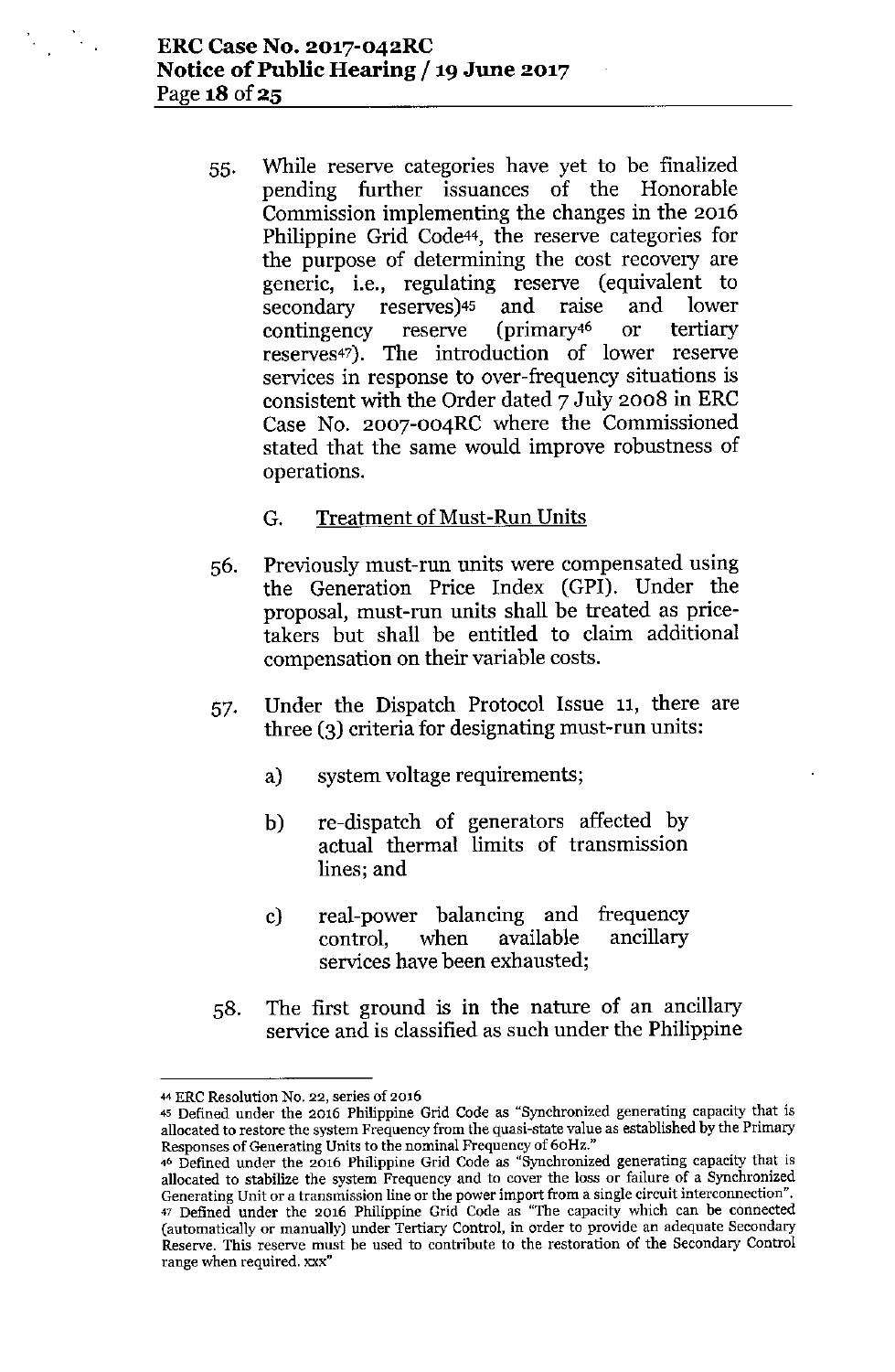Grid Code.<sup>48</sup> Hence, it should be compensated as an ancillary service by the system operator, and for its incidental energy from the WESM.

- 59. The second ground is for cases where the MDOM is unable to consider thermal limits **in** situations such as, but not limited to, constrained feeders that are not included in the market network model.
- 60. It is anticipated that the third ground, which warrants a re-dispatch of generators, shall be rarely needed since schedules are determined every five minutes. Also, the change in dispatch intervals from one hour to five minutes potentially reduces the amount of load-following ancillary services.
- 61. The must-run unit volume is computed as the difference between the metered quantity and the bilateral contract quantity.49 Must-run units are likewise entitled to claim additional compensation in the same manner as generating units claiming for additional compensation during market intervention or suspension.<sup>50</sup> This is collected from the customers pro rata in the region where the must-run unit islocated.
- 62. In the urgent rules change amendment, the Rules Change Committee amended the price determination methodology such that constrain-on generators were likewise entitled to additional compensation, in the same manner as must-run units. Constrain-on generators are defined under the WESM Rules as "[i]n respect of a generating unit, the output of that generating unit is redispatched by the System Operator above its Real-Time Dispatch schedule in accordance with the WESM Merit Order Table." As with must-run units, constrain-on units are only re-dispatched when reserves are depleted.5'
	- H. Mitigating Measures
- While not within the Price Determination 63. Methodology itself, the following mitigating

<sup>4</sup> 8 **Reactive Power Support**

**<sup>49</sup> Price Determination Methodology, section 8.3.5**

<sup>5°</sup> **Price Determination Methodology, sections 8.3.1 and 8.3.2**

**<sup>51</sup> WESM Rules, 3.8.2.1(e)**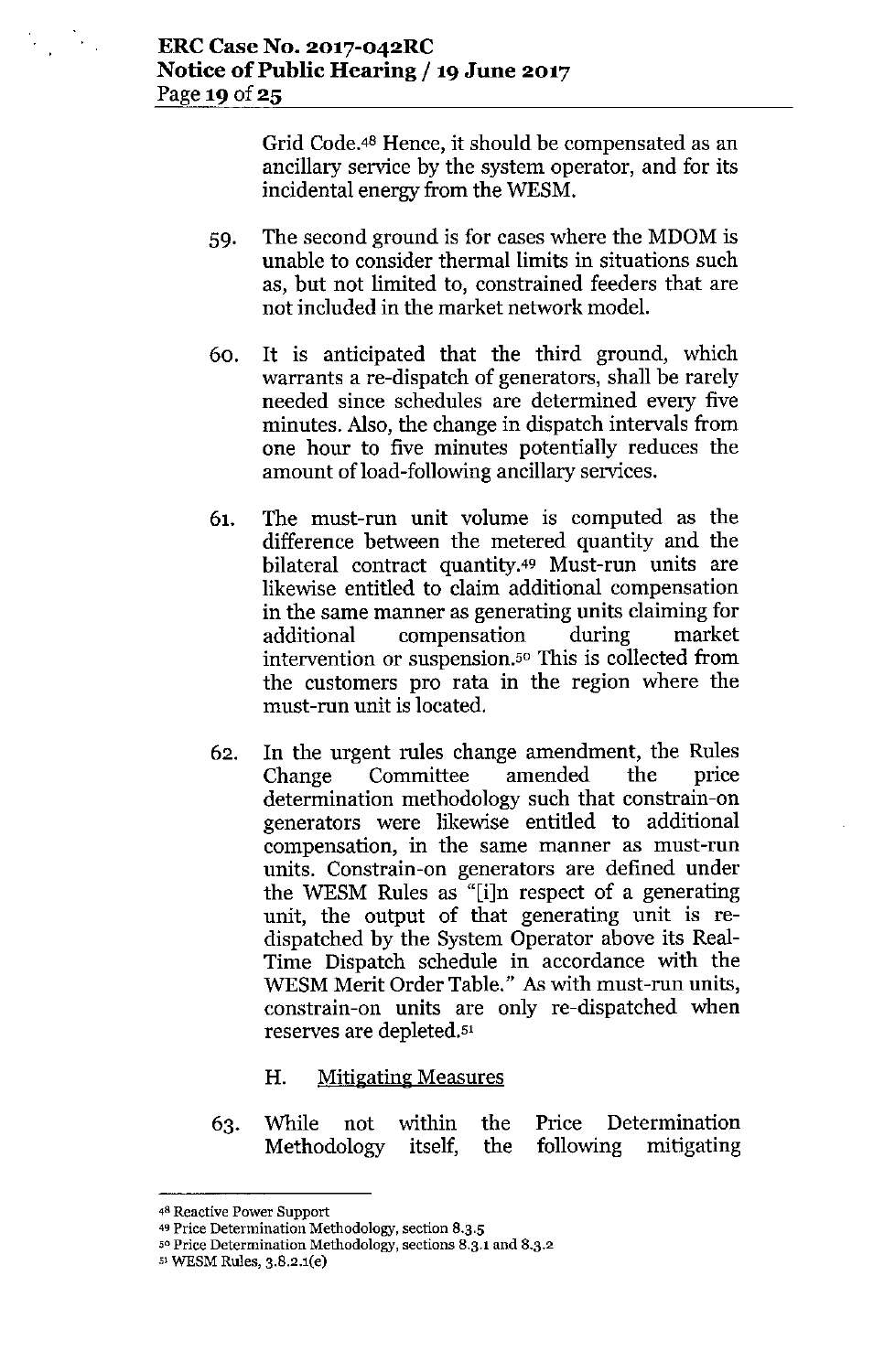$\mathcal{L}_{\text{max}}$ 

measures set in other issuances will continue to apply, until otherwise revised or amended:

- 63.1 The offer price cap of PhP32,000.00 per MWh and floor of PhP -10,000.00 per MWh as set by Joint Resolution No. 3 Series of 2015; and
- 63.2 ERC Resolution No. 20, series of 2014 setting a price cap in the market of PhP6,245.00 per MWh, if the rolling Generator Weighted Average Prices (GWAP) reaches PhP9,000.00 per MWh over a period of seven  $(7)$  days.
- 64. Since both resolutions apply system wide, they shall likewise be applicable to Mindanao. ERC Resolution No. 20, series of 2014 shall be implemented by including Mindanao prices in computing the rolling Generator Weighted Average Prices (GWAP).

## **II.** *Settlement*

## A. Trading Amounts

65. In view of the shortening of the dispatch interval, ex post prices are no longer necessary to account for the imbalances at the end of the dispatch interval. The energy trading amount for each five-minute dispatch interval simply becomes price multiplied by the metered quantity. The formula net of bilateral contracts becomes as follows:

*Energy Trading Amount* =  $FEDP_B \times MQ - FEDP_S \times BCQ$ 

## Where:

|    | $FEDP_B$ refers to the final energy dispatch price<br>of the generator or customer                                              |  |  |
|----|---------------------------------------------------------------------------------------------------------------------------------|--|--|
|    |                                                                                                                                 |  |  |
| MQ | refers to the metered quantity                                                                                                  |  |  |
|    | <b>FEDP</b> <sub>S</sub> refers to the reference final energy<br>dispatch price for the bilateral contract<br>quantity declared |  |  |
|    | refers to the bilateral contract quantity                                                                                       |  |  |

66. Payment and collection of Energy Trading Amounts will be performed on a system-wide basis. Hence,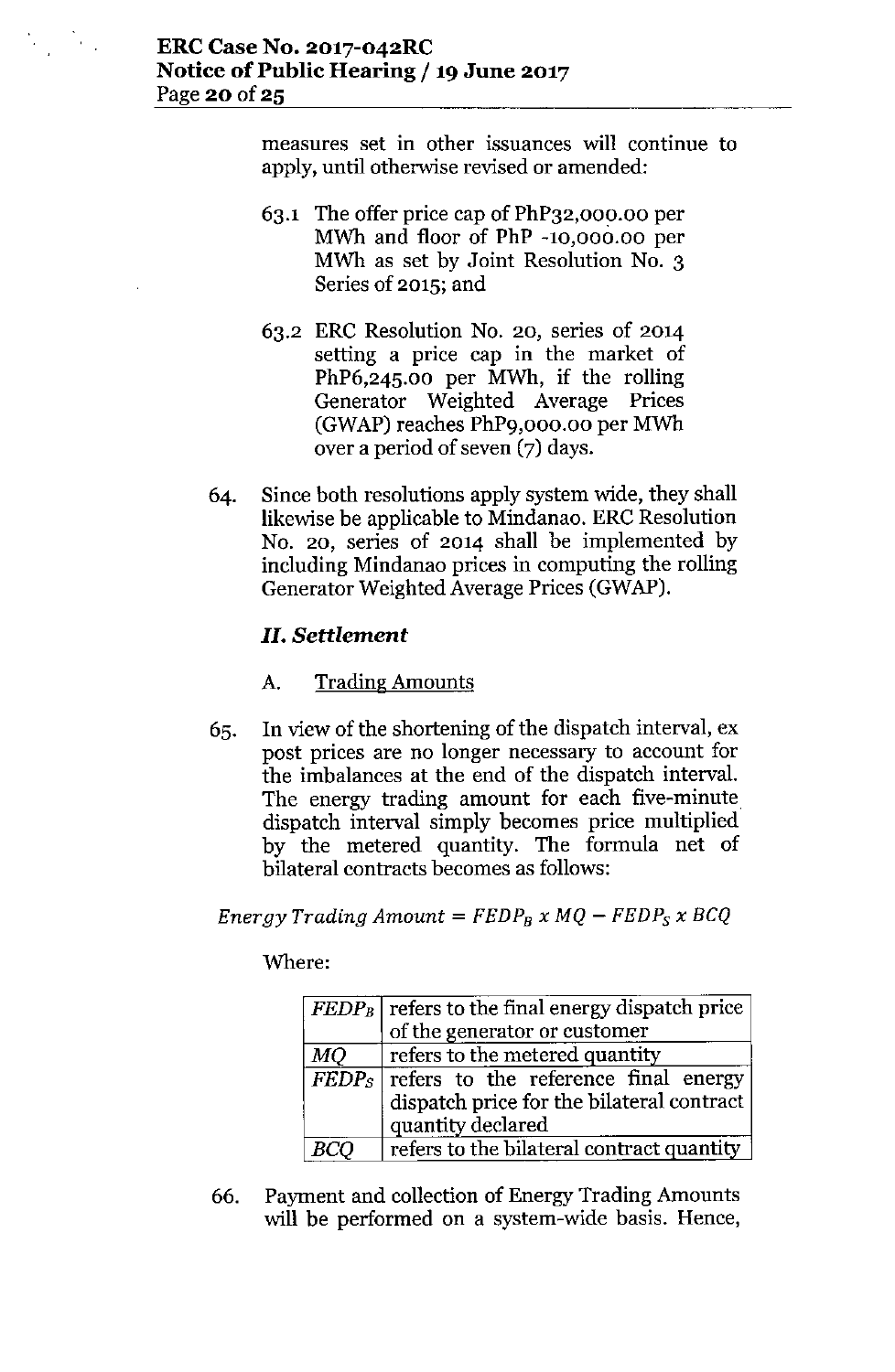$\mathcal{L}_{\text{max}}$ 

payments of trading participants to the WESM will be spread system wide upon collection.

- 67. Currently, since Mindanao is not physically connected to the Visayas grid, and because the WESM is not yet operational, power supply agreements of distribution utilities are entered into only with generating units in Mindanao. It will be possible to enter into supply agreements however, with generating units who are not located in Mindanao, where essentially such generator will be purchasing from the Mindanao market on behalf of the customer, if such power supply agreement is approved by the Honorable Commission.
- 68. The reserve trading amount for a reserve provider, in a particular reserve category in a dispatch interval, is likewise computed as reserve price times the reserve quantity, less any reserve quantity covered by bilateral contracts divided by twelve, or the number of dispatch intervals in one hour:

$$
Reserve\ Trading\ Amount = \frac{1}{12}\ [RDP\ x\ (RDS - RBCQ)]
$$

Where:

| RDP         | refers to the reserve dispatch price     |  |
|-------------|------------------------------------------|--|
| <b>RDS</b>  | refers to the reserve dispatch schedule  |  |
| <b>RBCO</b> | refers to the reserve bilateral contract |  |
|             | quantity                                 |  |

- 69. The cost recovery methodology for reserves employs a causer pays approach:
	- 69.1 The reserve cost for regulating reserve in each reserve region, shall be pro-rated based on the metered quantities of all trading participants, as all trading participants contribute to the disruptions in frequency.
	- 69.2 The reserve cost for raise contingency reserves shall be allocated to generators using a runway approach. The cost of scheduling raise contingency reserves is allocated to generators, since these scheduled generating units were the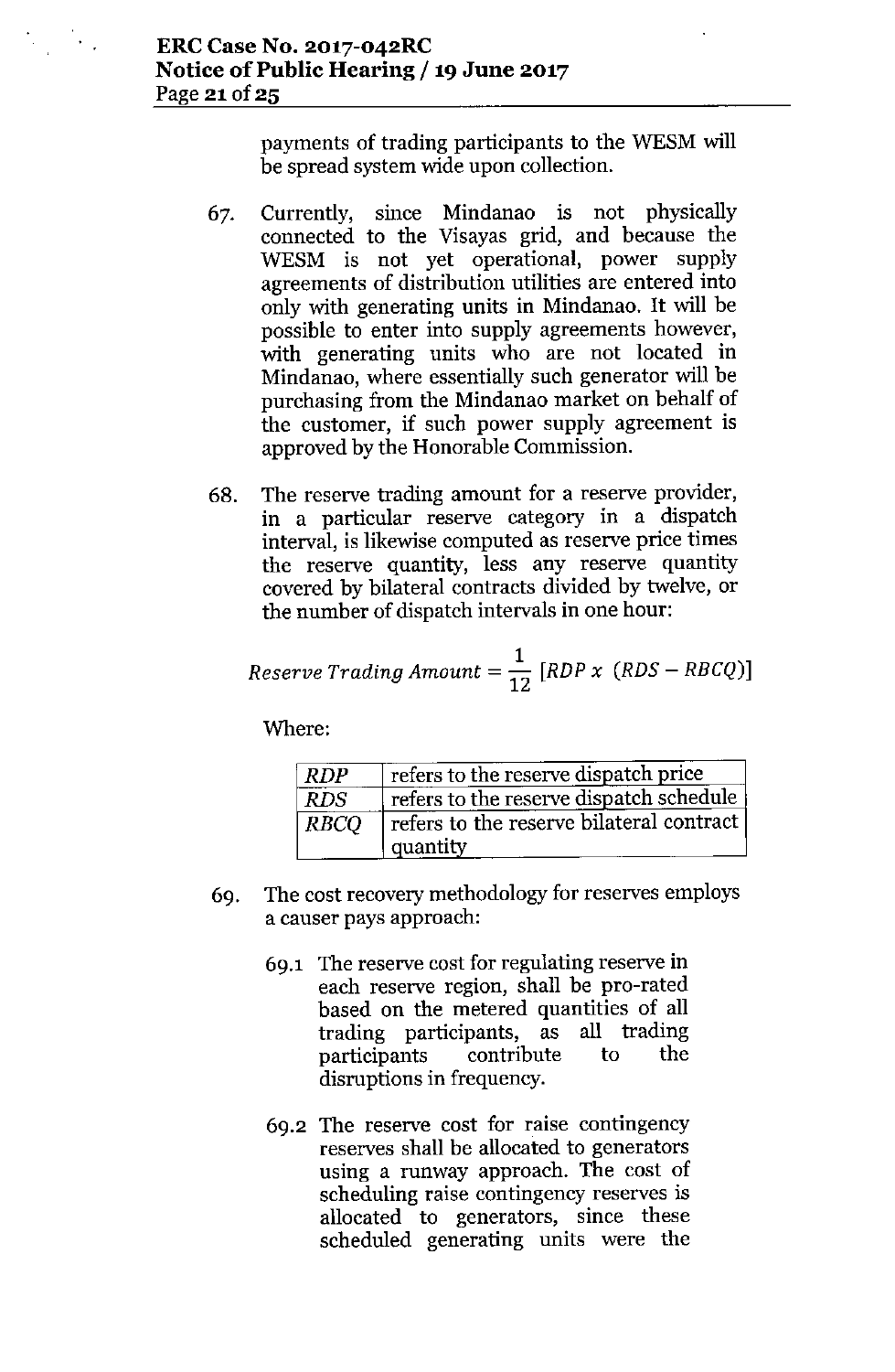reason for having these raise reserves due to their potential loss (or tripping) The runway approach also ensures that the reserve costs are equitably allocated, such that the cost is recovered from generating units that contribute more to the level of scheduled contingency reserves.

- 69.3 The reserve cost for lower contingency reserves shall be recovered from all loads based on metered quantities, since the costs for lower contingency services are based on the loss of large loads.
- 70. The cost recovery for reserves is the same, when there is price substitution or market intervention or suspension.
- 71. As mentioned previously,there is a pending case for approval of the settlement of must stop units and displaced generators who are defined to be generating units identified and instructed by the system operator in an out of merit dispatch to reduce the provision of energy specified in its real time dispatch instruction exclusively caused by excess generation due to non-compliance of generators to dispatch instructions.<sup>52</sup> The displaced generator is entitled to payment equivalent to the difference between the ex ante quantity and metered quantity of the displaced generator multiplied by the ex post price. This payment shall be collected from the must stop units in proportion to their imbalance.
- 72. With the shortened dispatch interval and the implementation of the reserve market, intra-hour excess and displaced generation will be significantly minimized since schedules are provided more frequently. Moreover, the mechanism can no longer be applied since the calculation relies on ex post prices for the determination of the imbalance. Hence, this mechanism is not carried over as a proposal in the price determination methodology.

**<sup>52</sup> ERe Case No. 2016-159 RC**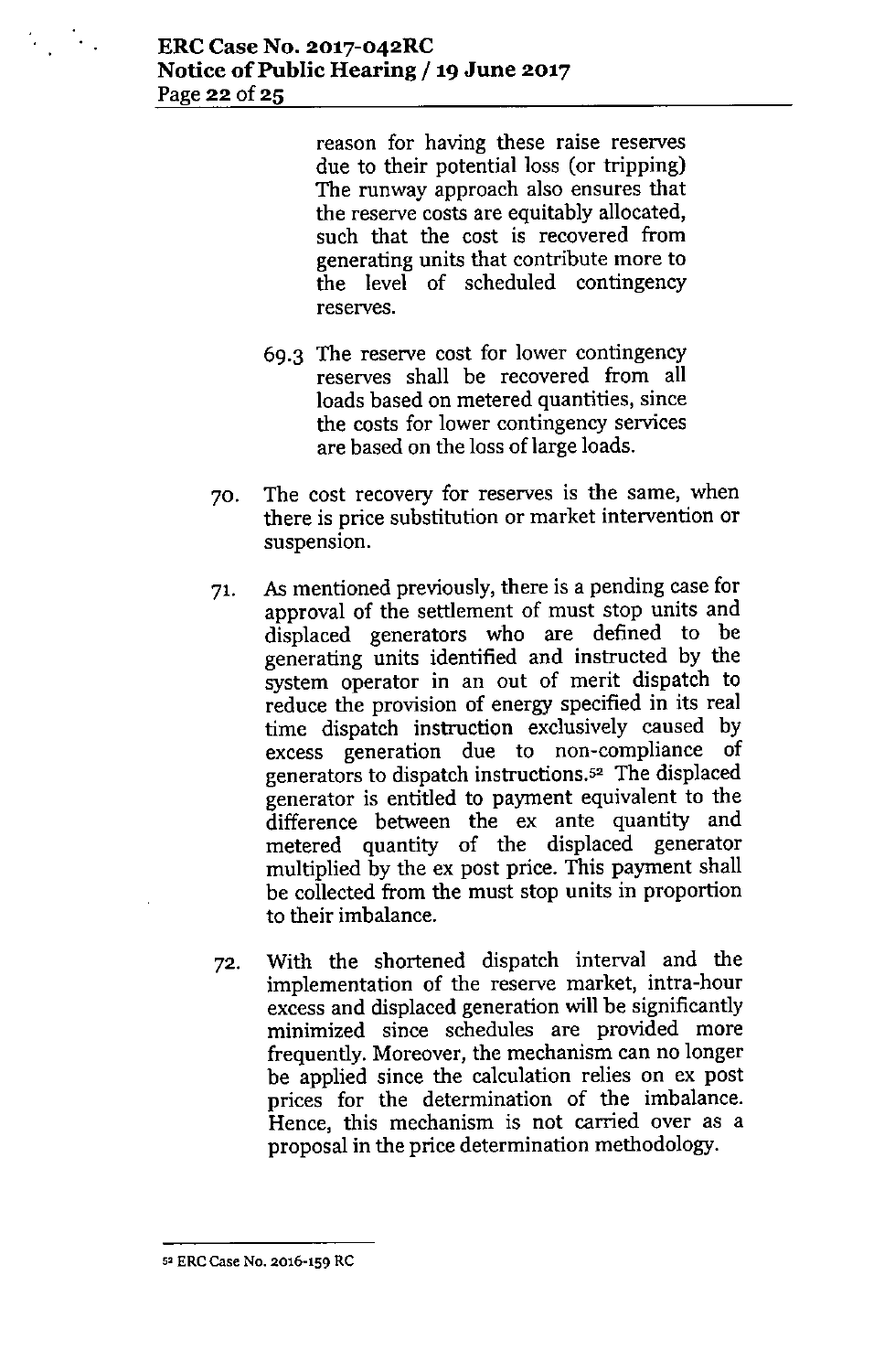$\mathcal{L}_{\text{max}}$ 

## B. Net Settlement Surplus

- 73. Due to the nature of nodal pricing, a surplus or deficit may arise after all market transactions have been accounted for. Net settlement surplus ("NSS") is flowed back to the trading participants based on their contribution to the total line loss and congestion costs.
- 74. NSS is calculated as the difference between the total amount to be collected from the trading participants and the total amount to be paid by the trading participants for each dispatch interval.s3
- 75. Consistent with ERC Resolution No. 6 series of 2009, NSS is allocated for every dispatch interval based on the ratio of the trading participant's loss and congestion charges ("LLCC") to the total LLCC of all trading participants in the said dispatch interval.s4 LLCC shall be computed as the taking into consideration each bilateral contract, as follows:

$$
LLCC = LLCP \times MQ - LLCP_S \times BCQ
$$

Where:

| <b>LLCC</b>       | refers to the line loss and congestion<br>charges of a particular trading<br>participant in a dispatch interval in<br>relation to a particular bilateral<br>contract |  |
|-------------------|----------------------------------------------------------------------------------------------------------------------------------------------------------------------|--|
| ΜQ                | refers to the metered quantity of the<br>trading participant                                                                                                         |  |
| LLCP <sub>s</sub> | refers to the line loss and congestion<br>price of the reference node for the<br>bilateral contract                                                                  |  |
| BCC               | refers to the bilateral contract<br>quantity <sup>55</sup>                                                                                                           |  |

76. NSS is allocated system wide to all participants entitled to the same, whether situated in Luzon, Visayas or Mindanao, and is not allocated separately for Luzon, Visayas or Mindanao.

**5.04 Price Determination Methodology, section 94.2**

<sup>53</sup> **Price Determination Methodology, section 9.2.1**

<sup>55</sup> **Price Determination Methodology, section 9-4.2(b)**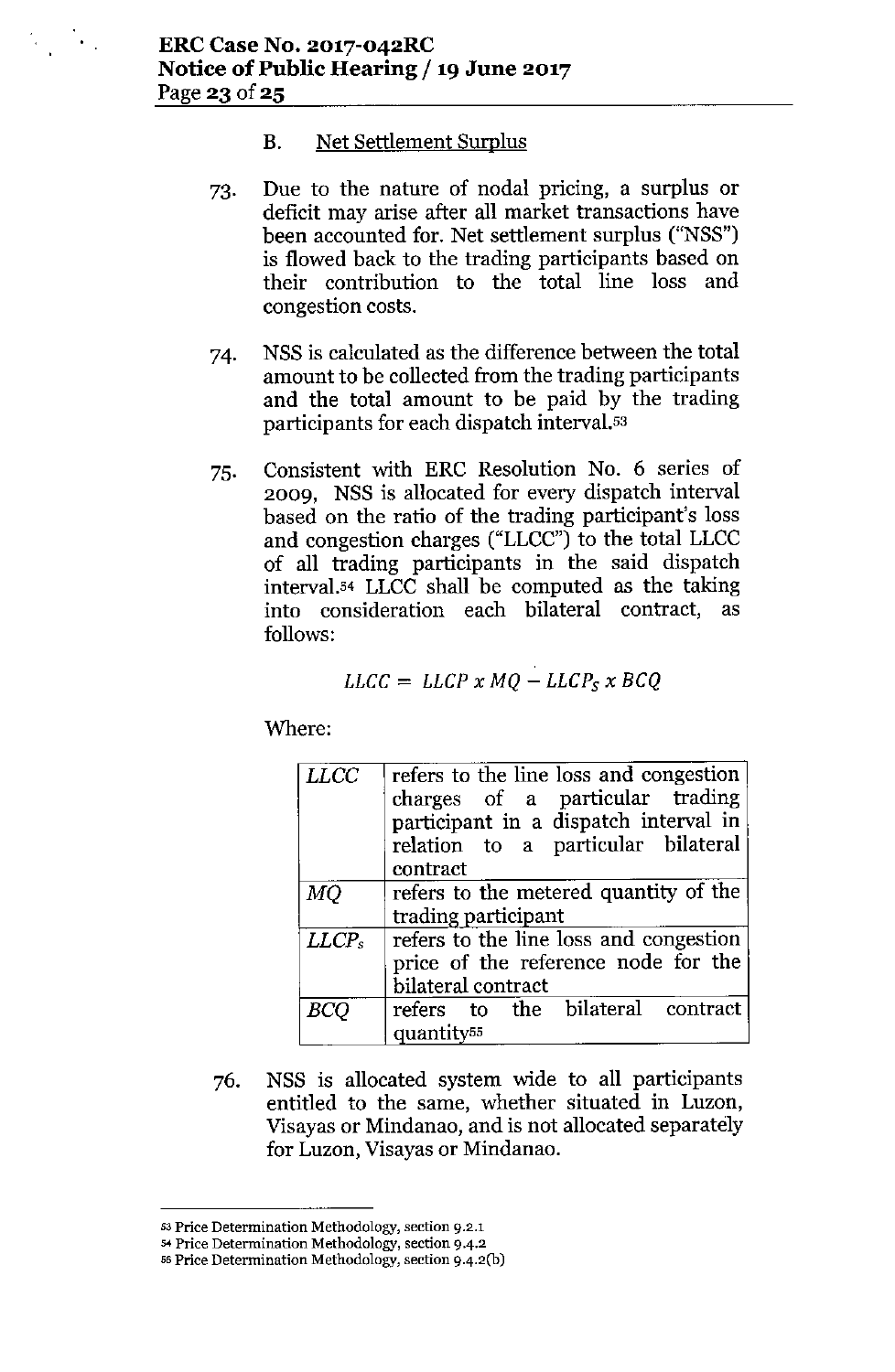#### **PRAYER**

WHEREFORE, premises considered, PEMC respectfully prays that that the attached Price Determination Methodology be APPROVED, PROMULGATED and PUBLISHED in accordance with applicable law.

PEMC prays for such other reliefs just and equitable under the premises.

The Commission has set the said Application for initial hearing for the determination of compliance with the jurisdictional requirements, expository presentation, Pre-Trial Conference, and presentation of evidence on the following dates:

| <b>Date and Time</b>      | Venue                     | <b>Hearing</b><br>Coverage |
|---------------------------|---------------------------|----------------------------|
| <b>31 July 2017</b>       | ERC Hearing Room, 8th     | Jurisdictional and         |
| (Monday)                  | Floor Pacific Center      | <b>Expository</b>          |
|                           | Building, San Miguel      | Presentation               |
| Ten o'clock in the        | Avenue, Ortigas Center,   |                            |
| morning (10:00            | Pasig City                |                            |
| A.M.)                     |                           |                            |
| 2 August 2017             | Visayas Field Office, St. | <b>Expository</b>          |
| (Thursday)                | Mary's Drive, Banilad,    | Presentation               |
|                           | Cebu City                 |                            |
| Ten o'clock in the        |                           |                            |
| morning (10:00            |                           |                            |
| A.M.)                     |                           |                            |
| 4 August 2017             | <b>ERC Mindanao Field</b> | <b>Expository</b>          |
| (Friday)                  | Office, Mintrade Bldg.,   | Presentation               |
|                           | Monteverde Ave. cor       |                            |
| <b>Ten o'clock in the</b> | Sales St., 8000 Davao     |                            |
| morning (10:00            | City                      |                            |
| A.M.)                     |                           |                            |

All persons who have an interest in the subject matter of the proceeding may become a party by filing, at least five (5) days prior to the initial hearing and subject to the requirements in the ERC's Rules of Practice and Procedure, a verified petition with the Commission giving the docket number and title of the proceeding and stating: (1) the Applicant's name and address; (2) the nature of Applicant's interest in the subject matter of the proceeding, and the way and manner in which such interest is affected by the issues involved in the proceeding; and (3) a statement of the relief desired.